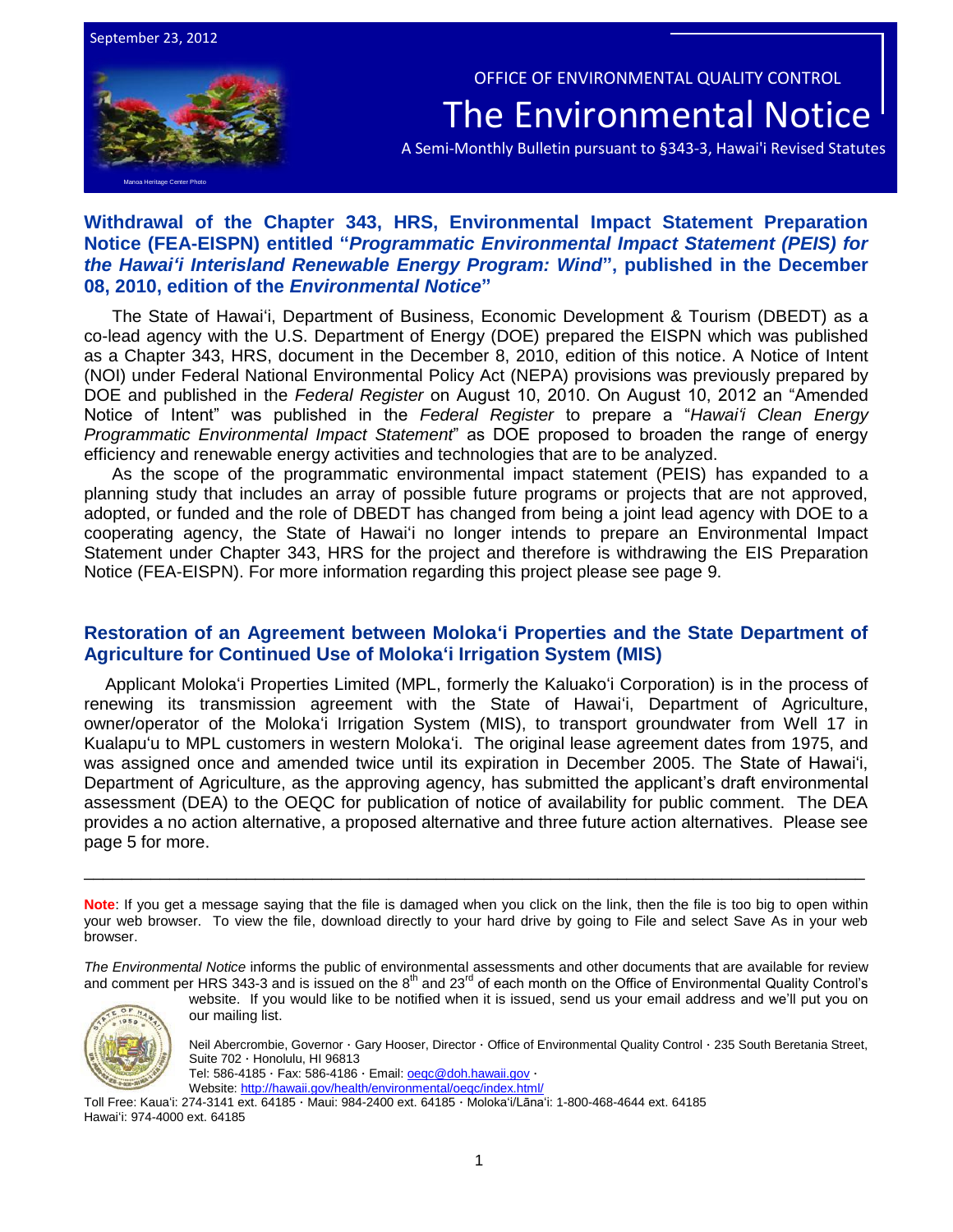## **HAWAI'I (HRS 343)**

| 3. | 2. Kawaihae Road, Waiaka Bridge Replacement and Realignment of Approaches, FEA (FONSI) 3                                                                                                             |  |
|----|------------------------------------------------------------------------------------------------------------------------------------------------------------------------------------------------------|--|
|    | <b>MAUI (HRS 343)</b>                                                                                                                                                                                |  |
|    |                                                                                                                                                                                                      |  |
|    | <b>MOLOKA'I (HRS 343)</b>                                                                                                                                                                            |  |
| 6. | 5. Moloka'i Properties Limited Continued Use of Moloka'i Irrigation System (MIS), DEA (AFNSI)  5                                                                                                     |  |
|    | LANA'I (HRS 343)                                                                                                                                                                                     |  |
|    | O'AHU (HRS 343)                                                                                                                                                                                      |  |
|    |                                                                                                                                                                                                      |  |
|    | KAUA'I (HRS 343)                                                                                                                                                                                     |  |
|    | <b>WITHDRAWAL (HRS 343)</b>                                                                                                                                                                          |  |
|    | 11. Withdrawal of Environmental Impact Statement Preparation Notice (FEA-EISPN) "Programmatic<br>Environmental Impact Statement (PEIS) for the Hawai'i Interisland Renewable Energy Program: Wind" 9 |  |
|    | NATIONAL ENVIRONMENTAL POLICY ACT (NEPA)                                                                                                                                                             |  |
|    |                                                                                                                                                                                                      |  |
|    | <b>COASTAL ZONE MANAGEMENT NOTICES</b>                                                                                                                                                               |  |
|    | <b>SHORELINE NOTICES</b>                                                                                                                                                                             |  |
|    |                                                                                                                                                                                                      |  |
|    | <b>FEDERAL NOTICES</b>                                                                                                                                                                               |  |
| 2. | 1. Main Islands Deep 7 Bottomfish Annual Catch Limits/ Accountability Measures 2012-2012 12                                                                                                          |  |
| 3. | 2012-2013 Refuge-Specific Hunting and Sport Fishing Regulations: Hakalau Forest NWR 12                                                                                                               |  |
| 4. | Migratory Bird Hunting: Final Frameworks for Early-Season Migratory Bird Hunting Regulations 12                                                                                                      |  |
| 5. | Migratory Bird Hunting: Early Seasons and Bag and Possession Limits for Certain Migratory Game Birds in                                                                                              |  |
| 6. | Standards of Performance for Stationary Gas Turbines; Standards of Performance for Stationary                                                                                                        |  |
| 7. | International Fisheries; Western and Central Pacific Fisheries for Highly Migratory Species; Bigeye Tuna                                                                                             |  |
| 8. | Endangered and Threatened Wildlife and Plants; Endangered Status for 23 Species on O'ahu and                                                                                                         |  |
| 9. | Endangered and Threatened Species; Reopening of Public Comment Period on Proposed Endangered                                                                                                         |  |
|    |                                                                                                                                                                                                      |  |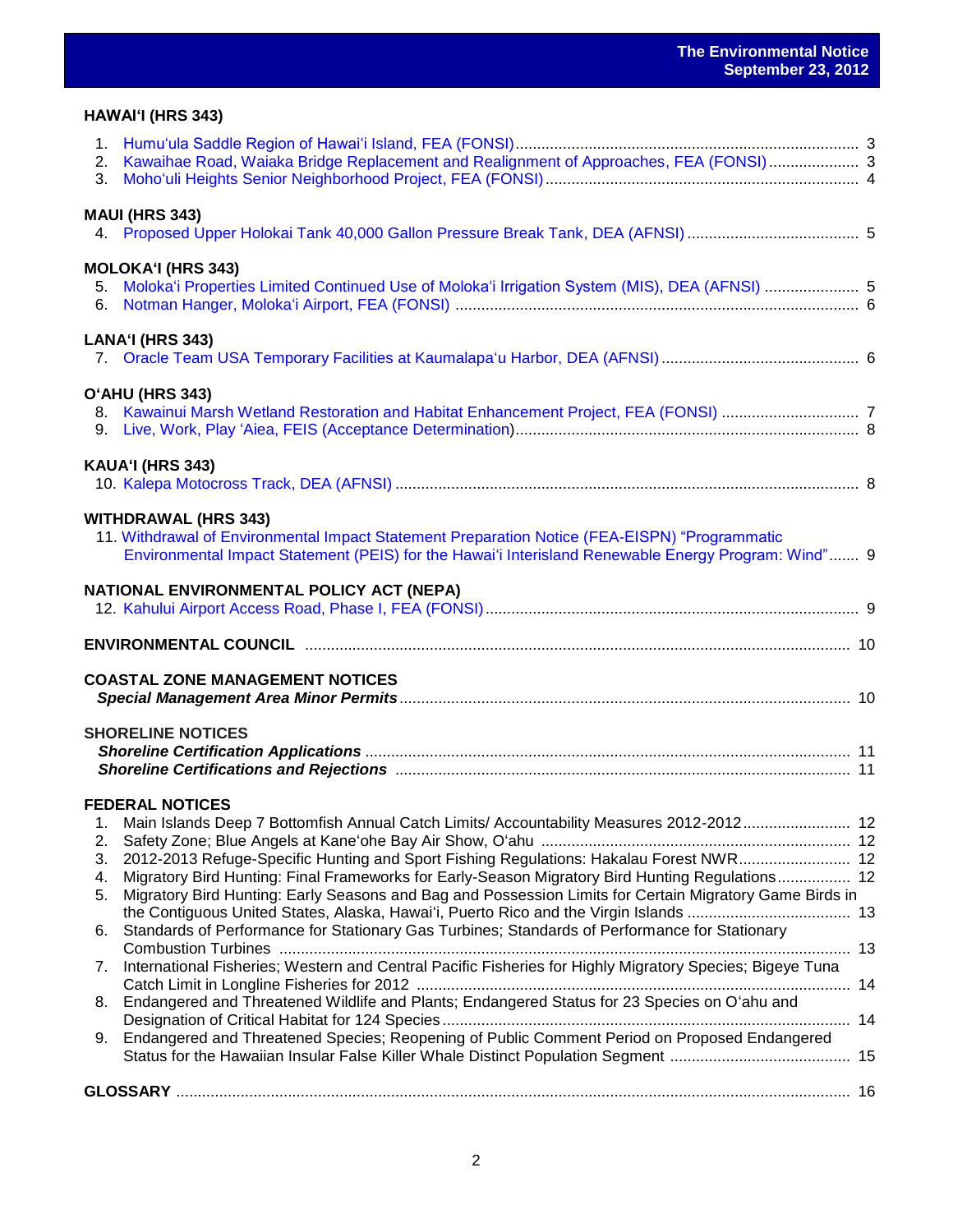# i<br>. **HAWAI'I (HRS 343)**

## **1. [Humu'ula Saddle Region of Hawai'i Island: A Detailed Hydrologic Evaluation and Exploratory](http://oeqc.doh.hawaii.gov/Shared%20Documents/EA_and_EIS_Online_Library/Hawaii/2010s/2012-09-23-FEA-Humuula-Saddle-Region-Hawaii.pdf)  [Drilling Program,](http://oeqc.doh.hawaii.gov/Shared%20Documents/EA_and_EIS_Online_Library/Hawaii/2010s/2012-09-23-FEA-Humuula-Saddle-Region-Hawaii.pdf) FEA (FONSI)**

| Island:                        | Hawaiʻi                                                    |
|--------------------------------|------------------------------------------------------------|
| District:                      | Hamakua                                                    |
| TMK:                           | TMK 3-4-4-16-005; TMK 3-4-4-16-006; and TMK 3-4-4-16-      |
|                                | 007                                                        |
| <b>Permits:</b>                | Non-Covered Source Permit; Observation Well Drilling       |
|                                | Permit                                                     |
| <b>Proposing/Determination</b> |                                                            |
| Agency:                        | University of Hawai'i, Hawai'i Institute of Geophysics and |
|                                | Planetology, 1680 East West Rd., Honolulu, Hawai'i 96822.  |
|                                | Contact: Dr. Donald Thomas, (808) 895-6547;                |
|                                | dthomas@soest.hawaii.edu                                   |

**Status:** Finding of No Significant Impact Determination



The proposed action is an investigation of the subsurface geology and hydrology of the Humu'ula Saddle region. The investigation will emplace two small-diameter, continuously-cored test bores to depths of approximately 2000m. The purpose of the project is to analyze core samples that will: provide a detailed record of the geologic history and structure within the study area and document the geologic structures responsible for retention and flow of groundwater through the area. The bores will enable access to one or more saturated aquifers and allow sampling for chemical and isotopic analysis of groundwater and allow determination of the source and residence time of groundwater within the region; the bores will enable long term monitoring of the aquifers to assess the magnitude of the groundwater resource within the region and track the impacts of global climate change on Hawai'i's groundwater resources. The need for the information provided by the project is that associated with long-term, sustainable management of Hawai'i's groundwater resources in a region for which almost no hydrologic data is currently available. Based on the analysis of the impacts from the project, the University of Hawai'i makes a Finding of No Significant Impact for the project.

## **2. [Kawaihae Road, Waiaka Bridge Replacement and Realignment of Approaches, FEA \(FONSI\)](http://oeqc.doh.hawaii.gov/Shared%20Documents/EA_and_EIS_Online_Library/Hawaii/2010s/2012-09-23-FEA-Kawaihae-Road-Waiaka-Bridge-Replacement-Realignment.pdf)**

| Island:          | Hawai'i                                                                                                                                                                                                                                                                                                                                                                                                                                                                                                                                                                                                                                |  |
|------------------|----------------------------------------------------------------------------------------------------------------------------------------------------------------------------------------------------------------------------------------------------------------------------------------------------------------------------------------------------------------------------------------------------------------------------------------------------------------------------------------------------------------------------------------------------------------------------------------------------------------------------------------|--|
| <b>District:</b> | South Kohala                                                                                                                                                                                                                                                                                                                                                                                                                                                                                                                                                                                                                           |  |
| TMK:             | Kawaihae Road right-of-way parcels adjacent to right-of-<br>way 6-5-001:033; 6-5-001:015; 6-6-004:001; 6-6-001:077                                                                                                                                                                                                                                                                                                                                                                                                                                                                                                                     |  |
| <b>Permits:</b>  | Federal: Department of Army, Department of the Army,<br>Nationwide Permit, Section 404, Clean Water Act,<br>Section 106 (NHPA), Section 7 (ESA). State of Hawai'i:<br>State of Hawai'i Department of Health, Section 401,<br>Water Quality Certification, National Pollutant Discharge<br>Elimination System (NPDES) General Permit for<br><b>Construction Stormwater Activities, Noise Permit,</b><br>Construction Noise Variance – if required State of<br>Hawai'i Department of Land and Natural Resources-<br>Stream Channel Alternation Permit, Chapter 6E, HRS<br>Historic Preservation Review, Department of Transportation, Pe |  |
|                  | Within State Highways Office of Planning, Coastal Zone Manage                                                                                                                                                                                                                                                                                                                                                                                                                                                                                                                                                                          |  |



rmit to Perform Work ement (CZM) Program Consistency Determination. County of Hawai'i: Department of Public Works, Grubbing, Grading, Excavation and Stockpiling, Building Permit, Landfill Disposal Permit.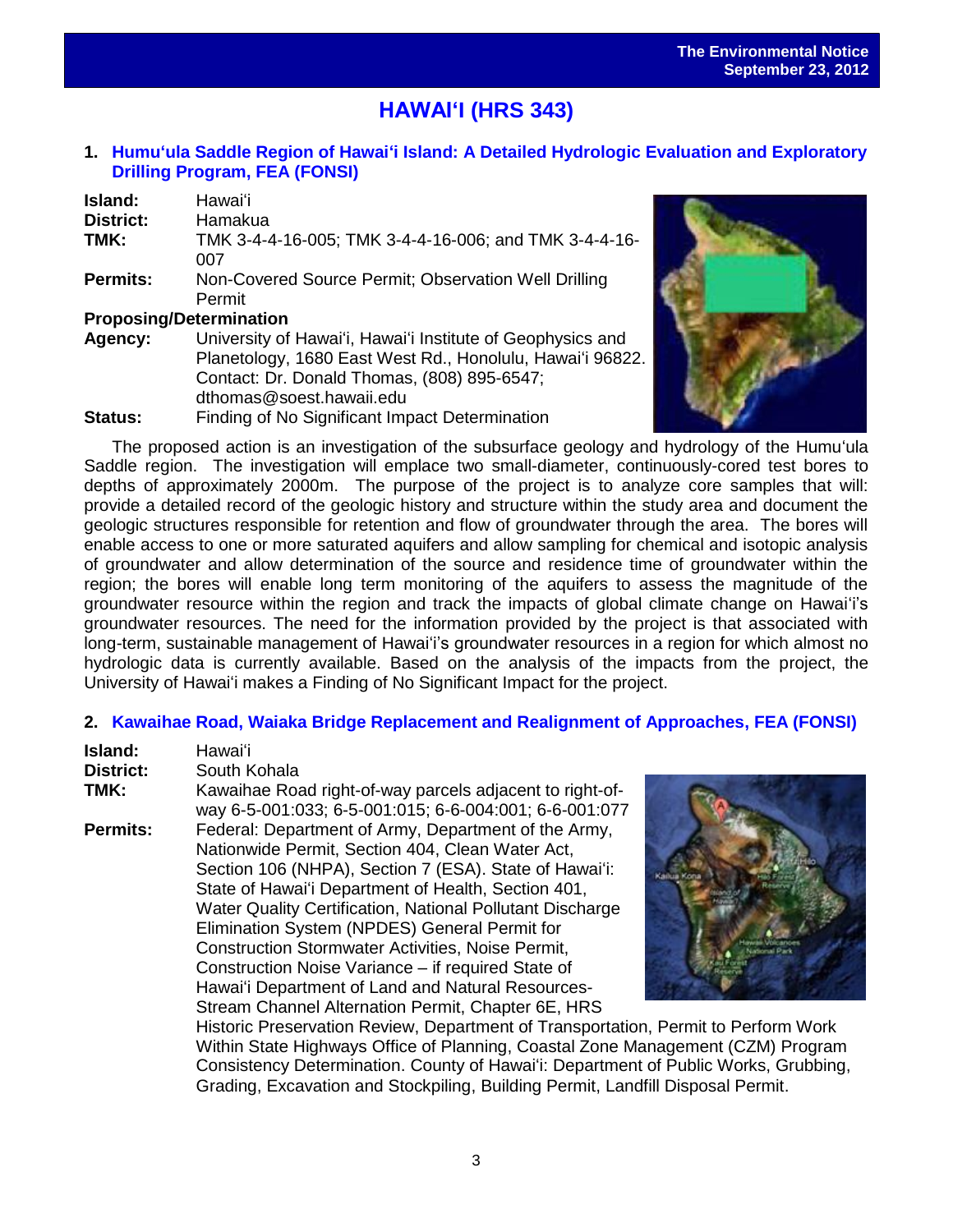## **Proposing/ Determination**

**Agency:** State of Hawai'i, Department of Transportation, 869 Punchbowl Street, Honolulu, Hawai'i 96813. Contact: Mr. Lance Manabe, (808) 587-2338 **Consultant:** Wilson Okamoto Corporation, 1907 S. Beretania Street, Honolulu, Hawai'i 96826. Contact: Ms. Tracy Fukuda, (808) 946-2277

**Status:** Finding of No Significant Impact Determination

The State of Hawai'i Department of Transportation (HDOT) proposes to replace the existing Waiaka Stream Bridge with an approximate 53-foot wide by approximate 80-foot long replacement bridge to accommodate two travel lanes, one in each direction, a shoulder/bike lane, and raised sidewalk. In addition, the approaches will be realigned to create a smooth transition to the replacement bridge and the Kawaihae Road – Kohala Mountain Road intersection would be reconfigured to include a traffic signal or roundabout. Six alternatives were assessed and the preferred alternative is Alternative 5, Replacement Bridge South of the Existing Bridge, with signalized T-intersection.

No significant long-term environmental or community impacts are anticipated from the construction and operation of the proposed project. Construction activities are anticipated to have short-term noise, traffic, and air quality impacts in the surrounding area.

## **3. [Moho'uli Heights Senior Neighborhood Hilo Adult Day Center](http://oeqc.doh.hawaii.gov/Shared%20Documents/EA_and_EIS_Online_Library/Hawaii/2010s/2012-09-23-DEA-Mohouli-Heights-Senior-Neighborhood-Project.pdf)  Project, [DEA \(AFNSI\)](http://oeqc.doh.hawaii.gov/Shared%20Documents/EA_and_EIS_Online_Library/Hawaii/2010s/2012-09-23-DEA-Mohouli-Heights-Senior-Neighborhood-Project.pdf)**

| Island:            | Hawaiʻi                                                                                                                        |
|--------------------|--------------------------------------------------------------------------------------------------------------------------------|
| District:          | South Hilo                                                                                                                     |
| TMK:               | (3) 2-4-1: 184 (formerly 177)                                                                                                  |
| <b>Applicant:</b>  | Hawai'i Island Community Development Corporation<br>(HICDC), 100 Pauahi Street, Hilo, Hawai'i 96720.<br>(808) 969-1158 ext.105 |
| <b>Approving</b>   |                                                                                                                                |
| Agency:            | County of Hawai'i, Office of Housing and Community<br>Development, 50 Wailuku Drive, Hilo, Hawai'i 96720.                      |
|                    | Contact: Alan Rudo (808) 961-8379                                                                                              |
| <b>Consultant:</b> | Brian T. Nishimura, 101 'Aupuni Street, Suite 217, Hilo, Hawai'i 96720. Contact: Brian<br>Nishimura (808) 935-7692             |
| Status:            | Statutory 30-day public review and comment period starts, comments are due of                                                  |



arts, comments are due on October 23, 2012. Send comments to the applicant, approving agency and consultant.

The County of Hawai'i has obtained management jurisdiction of approximately 15.948 acres of land in Waiakea, South Hilo, Hawai'i, Tax Map Key: (3) 2-4-001: 177, by way of Governor's Executive Order No. 4224 for the purpose of providing affordable rental housing for the elderly and related uses. The County Council of the County of Hawai'i, by way of Resolution No. 709-08, authorized the Director of Finance to negotiate a sevety-five year lease with the Hawai'i Island Community Development Corporation (HICDC), a non-profit Hawai'i corporation, for the development of senior housing in accordance with the requirements of Executive Order No. 4224. The proposed project is envisioned as an integrated series of senior residences focused around a central activity core. The complex would contain approximately 160 residential units in multi-unit structures. Most of the units would be one bedroom units although studio and two bedroom units may be considered depending on the demand and financing available.

The HICDC previously completed a Final Environmental Assessment to develop the affordable elderly housing project on the subject 15 acre site. The Final Environmental Assessment was completed in April, 2009 and a Finding of No Significant Impact was issued by the Hawai'i County Office of Housing and Community Development on April 27, 2009. The HICDC began construction on the first phase of the elderly housing project which will include 60 one-bedroom rental units for low income seniors in March 2012.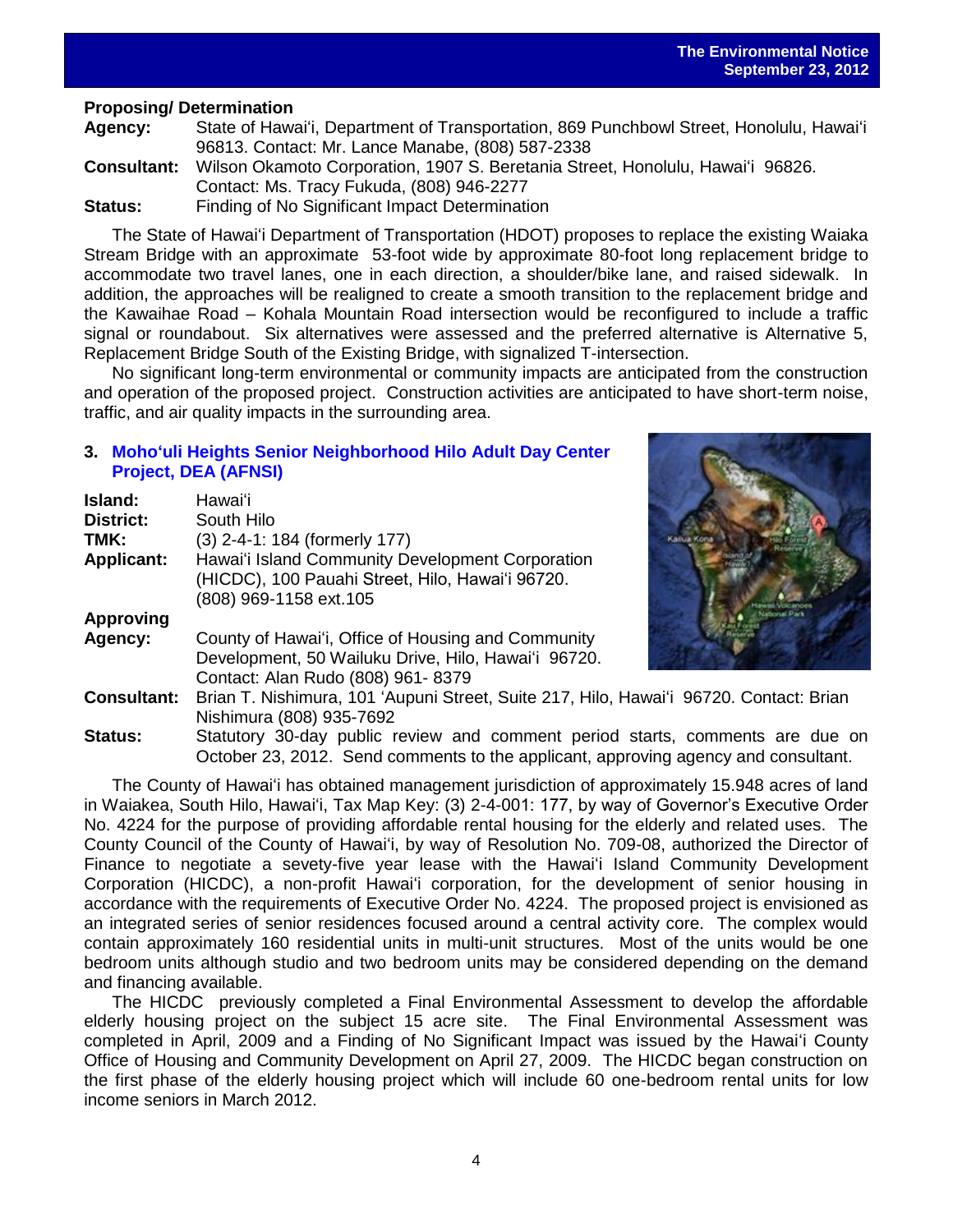### **The Environmental Notice September 23, 2012**

 $\overline{\phantom{a}}$ HICDC is proposing to construct a new facility for the Hilo Adult Day Center in the next phase of the project and this supplemental assessment will address the impacts from the proposed faciltiy because this use was not included in the environmental assessment completed in 2009. The Hawai'i Island Community Development Corporation is working with Hawai'i Island Adult Care, Inc. to relocate the existing Hilo Adult Day Center from the former Hilo Hospital Building to the Moho'uli project site. The facility will be approximately 8,000 square feet in size with an operational capacity for 80 clients. The proposed facility will be situated on Tax Map Key no. (3) 2-4-01: 184, which was subdivided from parcel 177 to separate the Phase I portion of the Moho'uli Heights Senior Neighborhood Project for financing purposes.

# **MAUI (HRS 343)**

## **4. [Upper Holokai Tank 40,000 Gallon Pressure Break Tank,](http://oeqc.doh.hawaii.gov/Shared%20Documents/EA_and_EIS_Online_Library/Maui/2010s/2012-09-23-DEA-Upper-Holokai-Tank-40,000-Gallon-Pressure-Break-Tank.pdf) DEA (AFNSI)**

| Island:           | Maui                                                                                                                                  |          |
|-------------------|---------------------------------------------------------------------------------------------------------------------------------------|----------|
| <b>District:</b>  | Makawao                                                                                                                               | Honokowa |
| TMK:              | $(2)$ 2-8-005:015                                                                                                                     |          |
| <b>Permits:</b>   | <b>Grading Permit</b>                                                                                                                 |          |
| <b>Applicant:</b> | West Maui Construction, LLC. 33 Lono Avenue, Suite<br>450, Kahului, Hawai'i, 96732. Contact: Glenn Tremble,<br>(808) 877-4202.        |          |
| <b>Approving</b>  |                                                                                                                                       |          |
| Agency:           | County of Maui, Department of Water Supply, 200 South High Street, Wailuku, Hawai'i,<br>96793. Contact: David Taylor, (808) 270-7816. |          |
| Status:           | Statutory 30-day public review and comment period starts, comments are due on                                                         |          |
|                   | October 23, 2012. Send comments to the applicant and approving agency.                                                                |          |

The project involves the construction a 40,000 gallon pressure break tank on County-owned property located at the corner of South Holokai Road and Kaupakalua Road. The parcel size is .226 acres and is identified by Tax Map Key Number (2) 2-8-005:115. Related onsite infrastructure includes associated pipes and valves and a perimeter road. Off-site improvements consist of connections to existing water lines on South Holokai Road and a drain line. The site previously contained a 10,000 gallon redwood tank that has since been removed. The objective of the project is to replace the previous tank and ensure reliable water pressure for down gradient water users as well as to provide a storage buffer for users in the immediate service area.

# **MOLOKA'I (HRS 343)**

## **5. [Moloka'i Properties Limited Continued Use of the Molokai Irrigation System \(MIS\), DEA](http://oeqc.doh.hawaii.gov/Shared%20Documents/EA_and_EIS_Online_Library/Molokai/2010s/2012-09-23-DEA-Molokai-Properties-Limited-Continued-Use-of-MIS.pdf)  [\(AFNSI\)](http://oeqc.doh.hawaii.gov/Shared%20Documents/EA_and_EIS_Online_Library/Molokai/2010s/2012-09-23-DEA-Molokai-Properties-Limited-Continued-Use-of-MIS.pdf)**

| Island:<br><b>District:</b><br>TMK:<br><b>Applicant:</b> | Molokaʻi<br>Moloka'i<br>several parcels<br>Moloka'i Properties Limited, 1003 Bishop Street Suite<br>1170, Honolulu, Hawai'i, 96813. Contact: Nancy<br>Schmiker, (808) 534-9509 |  |
|----------------------------------------------------------|--------------------------------------------------------------------------------------------------------------------------------------------------------------------------------|--|
| <b>Approving</b>                                         |                                                                                                                                                                                |  |
| Agency:                                                  | State of Hawai'i Department of Agriculture, 1428 King Street, Honolulu, Hawai'i, 96814.<br>Contact: Brian Kau, (808)973-9560                                                   |  |
|                                                          | Consultant: Environet, Inc. 1286 Queen Emma Street, Honolulu, Hawai'i, 96813. Contact: Colette<br>Sakoda, (808) 833-2225                                                       |  |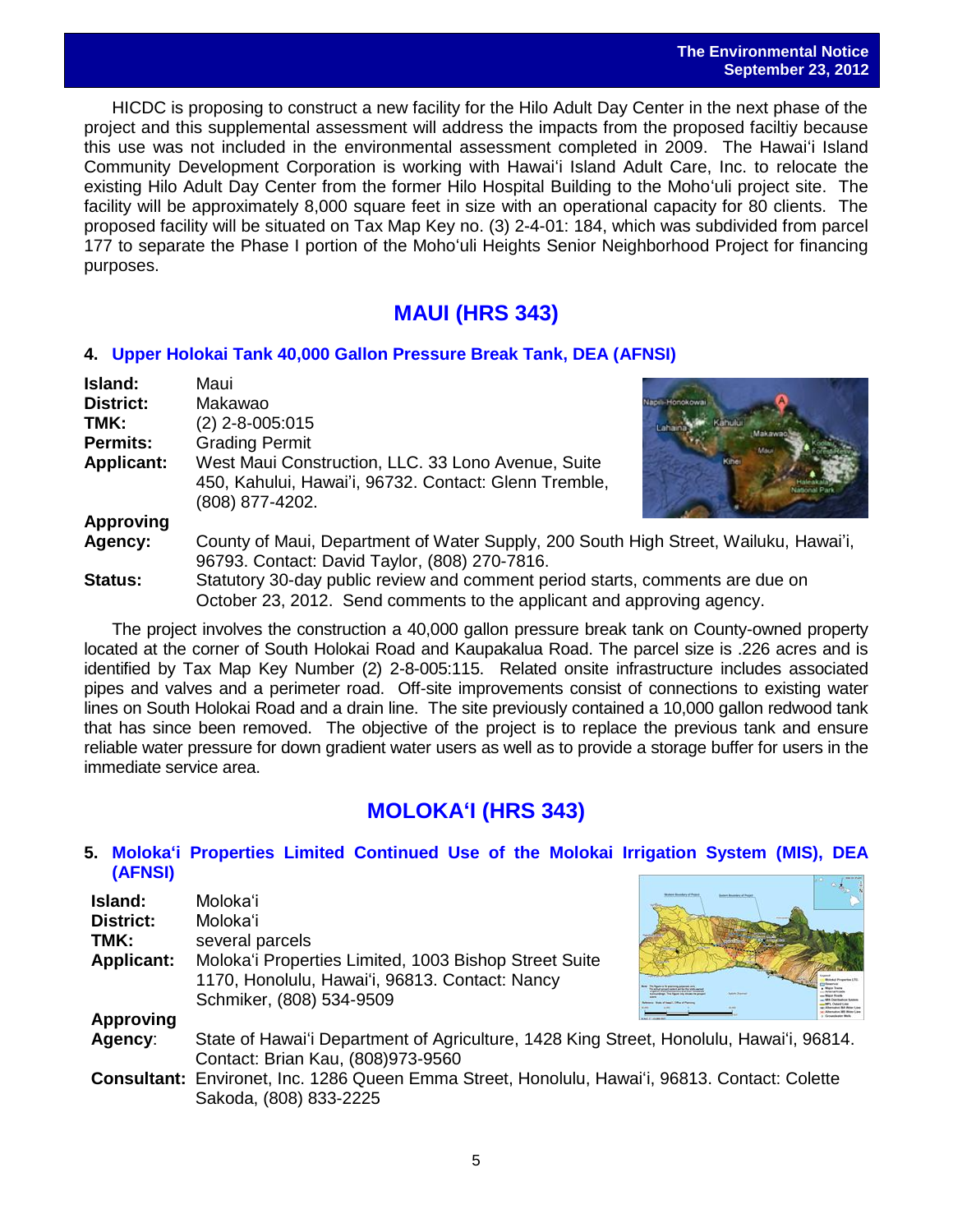Status: Statutory 30-day public review and comment period starts, comments are due on October 23, 2012. Send comments to the applicant, approving agency and consultant.

Moloka'i Properties Limited (MPL) is in the process of renewing its transmission agreement with the State of Hawai'i, Department of Agriculture (HDOA) for the use of the Molokai Irrigation System (MIS) to continue transporting irrigation water from Well 17 to MPL customers in western Moloka'i. MPL must conduct a HRS Chapter 343 EA to evaluate the potential environmental impacts associated with the restoration of the transmission agreement. With the expiration of the original lease agreement dated July 1975, the current need for a new lease agreement between MPL and HDOA is now subject to HRS Chapter 343 environmental review. The Attorney General's office issued an opinion dated September 4, 2007 that MPL conduct an EA, pursuant to the provisions of HRS Chapter 343; this was required before the HDOA could enter into negotiations on a new transmission agreement for use of the MIS by MPL.

The Proposed Action is the reinstatement of an agreement between the HDOA and MPL to continue transportation of Well 17 water through the MIS. MPL's allocated water amount is 1.018 mgd and will continue to operate with this permitted amount. MPL is proposing to continue to lease six miles of the MIS and space in the Kualapu'u Reservoir.

## **6. [Notman Hangar, Moloka'i Airport Island,](http://oeqc.doh.hawaii.gov/Shared%20Documents/EA_and_EIS_Online_Library/Molokai/2010s/2012-09-23-FEA-Notman-Hanger-Molokai-Airport.pdf) FEA (FONSI)**

| Island:           | Molokaʻi                                                                                                                                                                                              |  |
|-------------------|-------------------------------------------------------------------------------------------------------------------------------------------------------------------------------------------------------|--|
| District:         | Moloka'i                                                                                                                                                                                              |  |
| TMK:              | 5-2-004:008                                                                                                                                                                                           |  |
| <b>Permits:</b>   | <b>Building Permit</b>                                                                                                                                                                                |  |
| <b>Applicant:</b> | Steven Notman, 2840 Kaluako'i Road, P.O. Box 286, Maunaloa, Hawai'i, 96770.<br>$(808)$ 552-2311.                                                                                                      |  |
| <b>Approving</b>  |                                                                                                                                                                                                       |  |
| Agency:           | State of Hawai'i, Department of Transportation, Airports Division, Engineering Branch,<br>400 Rodgers Blvd., 7 <sup>th</sup> Floor, Honolulu, Hawai'i, 96819. Contact: Kim Evans, (808) 838-<br>8810. |  |
| P1.1.1.           | $\Gamma$ in din al-Al-Al-Alam ificent because t. Determinetisch                                                                                                                                       |  |

**Status:** Finding of No Significant Impact Determination

Applicant proposes to construct a single private hangar at Moloka'i airport with private funds for general aviation use. The hangar will be located in the master planned general aviation area of the airport. The hangar would serve to relieve some of the congestion at the tie down area and serve to protect the applicant's aircraft from salt corrosion. The hangar will not include utilities, nor will any additional business activities take place in the proposed hangar. The project triggers compliance with HRS 343 due to its use of State lands. The project will not result in changes to the level of aircraft operations at the Moloka'i airport. The Department of Transportation is the approving agency and has reviewed the Final Environmental Assessment and has determined a Finding of No Significant Impact.

# **LANA'I (HRS 343)**

## **7. ORACLE [Team USA Temporary Facilities at Kaumalapa'u](http://oeqc.doh.hawaii.gov/Shared%20Documents/EA_and_EIS_Online_Library/Lanai/2010s/2012-09-23-DEA-Oracle-Team-USA-Temporary-Facilities-at-Kaumalapau-Harbor.pdf)  Harbor, [DEA \(AFNSI\)](http://oeqc.doh.hawaii.gov/Shared%20Documents/EA_and_EIS_Online_Library/Lanai/2010s/2012-09-23-DEA-Oracle-Team-USA-Temporary-Facilities-at-Kaumalapau-Harbor.pdf)**

- **Island:** Lāna'i **District:** Lāna'i **TMK:** (2) 4-9-03: 26
- **Permits:** Rivers and Harbors Act Section 10 Permit; Coastal Zone Management Federal Consistence Review; County of Maui Building Permit; Special Management Area Use Permit – Minor

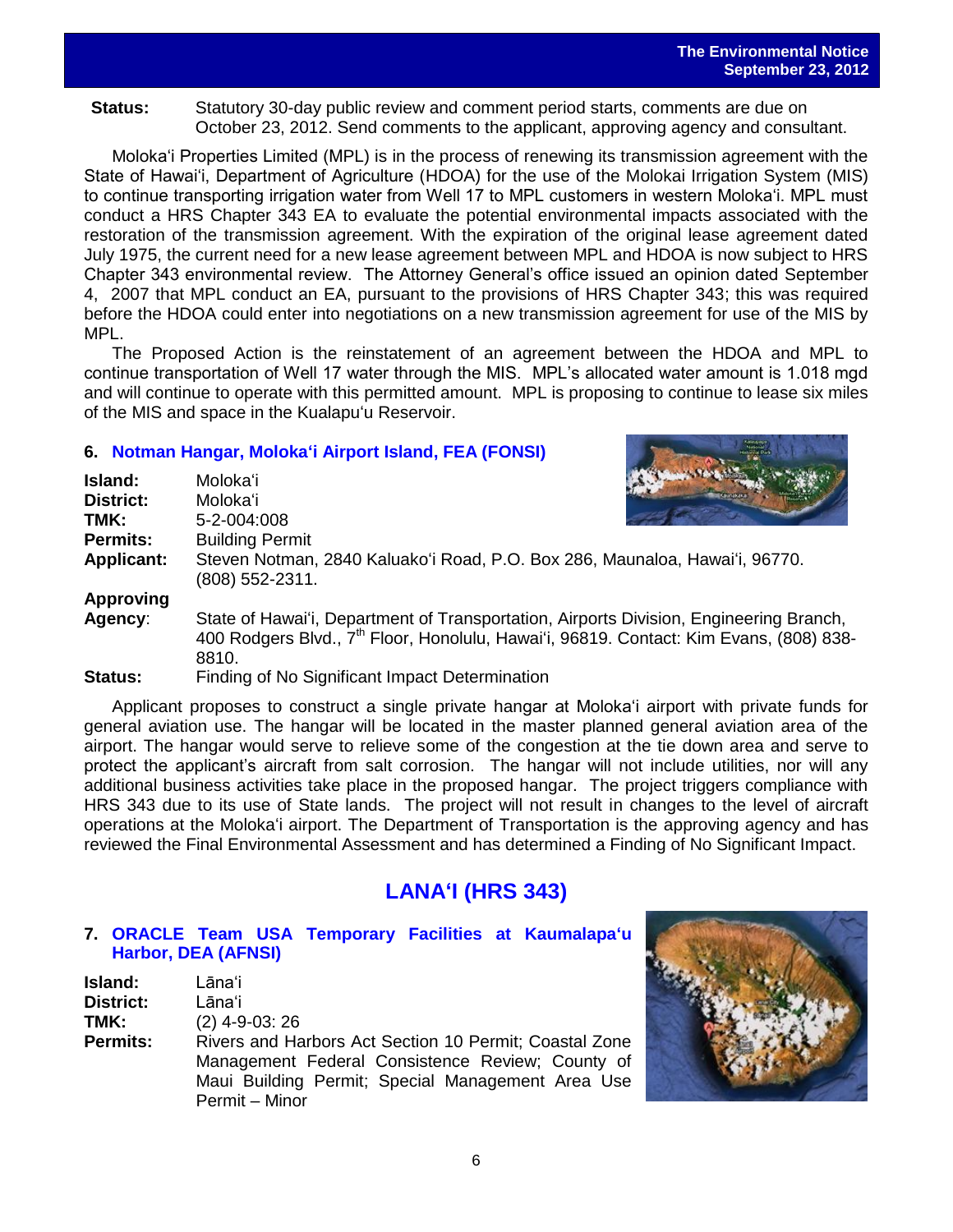**Applicant:** ORACLE Racing, 999 Marin Street, San Francisco, CA 94124. Contact: Julien DiBiase, (415) 826-0600, jdibiase@oracleracing.com **Approving**

- **Agency:** State of Hawai'i, Department of Transportation, Harbors Division, 79 South Nimitz Highway, 2<sup>nd</sup> Floor, Honolulu, Hawai'i, 96813. Contact: Carter Luke, (808) 587-1862. **Consultant:** R. M. Towill Corporation, 2024 North King Street, Suite 200, Honolulu, Hawai'i, 96819.
- Contact: Jim Niermann, (808) 842-1133 **Status:** Statutory 30-day public review and comment period starts, comments are due on October 23, 2012. Send comments to the applicant, approving agency and consultant.

The applicant, ORACLE Team USA (OTUSA) requires a temporary winter base of operations to conduct sea trials, testing, training, research and data collection to support development and enhancement of its maritime sailing methods and technologies. During the winter period, conditions at OTUSA's home port in San Francisco are not optimal for research and training, and OTUSA must relocate to an alternate location during those months to continue its work. OTUSA proposes to utilize the existing Kaumalapa'u Harbor on the Island of Lāna'i as a temporary base of operations. Portions of the harbor wharf will be used to stage temporary facilities comprised of eleven standard 40-foot shipping containers containing tools, material and equipment; three office trailers; and three tents. In addition, two or three temporary moorings will be placed within the harbor. All planned uses will be temporary for a limited duration of approximately four months including set up and pack up. Sea trials and research activities will be approximately six weeks. Upon the completion of training, research and data collection activities, all materials used for the project will be removed from the site and the area will be restored to pre-existing conditions.

# **O'AHU (HRS 343)**

## **8. [Kawainui Marsh Wetland Restoration and Habitat Enhancement Project,](http://oeqc.doh.hawaii.gov/Shared%20Documents/EA_and_EIS_Online_Library/Oahu/2010s/2012-09-23-FEA-Kawainui-Marsh-Wetland-Restoration-Habitat-Enhancement-Project.pdf) FEA (FONSI)**

| Island:   | Oʻahu                                                    |
|-----------|----------------------------------------------------------|
| District: | Kailua                                                   |
| TMK:      | $(1)$ 4-02-013: portions of 005 and 022                  |
| Permits:  | Special Management Area Use Permit; NPDES Permit         |
|           | (Construction Activities) and Construction Noise Permit. |
|           | <b>Proposing/Determination</b>                           |
| Agency:   | Division of Forestry and Wildlife, Department of Land    |
|           | and Natural Resources, State of Hawai'i, 2135 Makiki     |
|           | Heights Drive, Honolulu, Hawai'i 96822. Telephone:       |

(808) 973-9787. Contact: Mr. David Smith



**Consultant:** Helber Hastert & Fee, Planners, Inc. 733 Bishop Street, Suite 2590. Honolulu, Hawai'i 96813. Ronald A. Sato, AICP, Associate. Phone: (808) 545-2055 **Status:** Finding of No Significant Impact Determination

The State of Hawai'i, Department of Land and Natural Resources, Division of Forestry and Wildlife is proposing to implement wetland restoration and habitat enhancement improvements to about 80 acres of Kawainui Marsh. Improvements include: 1) wetland restoration and erosion control; 2) habitat restoration for native Hawaiian waterbirds, migratory shorebirds and waterfowl; and 3) improvements to support DOFAW's maintenance operations. The project area consists of about 60 acres of wetland with Kahanaiki Stream extending through the site. Most of the wetland is overgrown with invasive vegetation. The 20-acre upland area consists of riparian and forest area much of which is overgrown with invasive trees and other non-native vegetation. DOFAW's management objectives for the area include: 1) control invasive vegetation; and 2) control water flow into the marsh. Objectives also involve gathering support from local organizations, businesses, schools and government agencies to integrate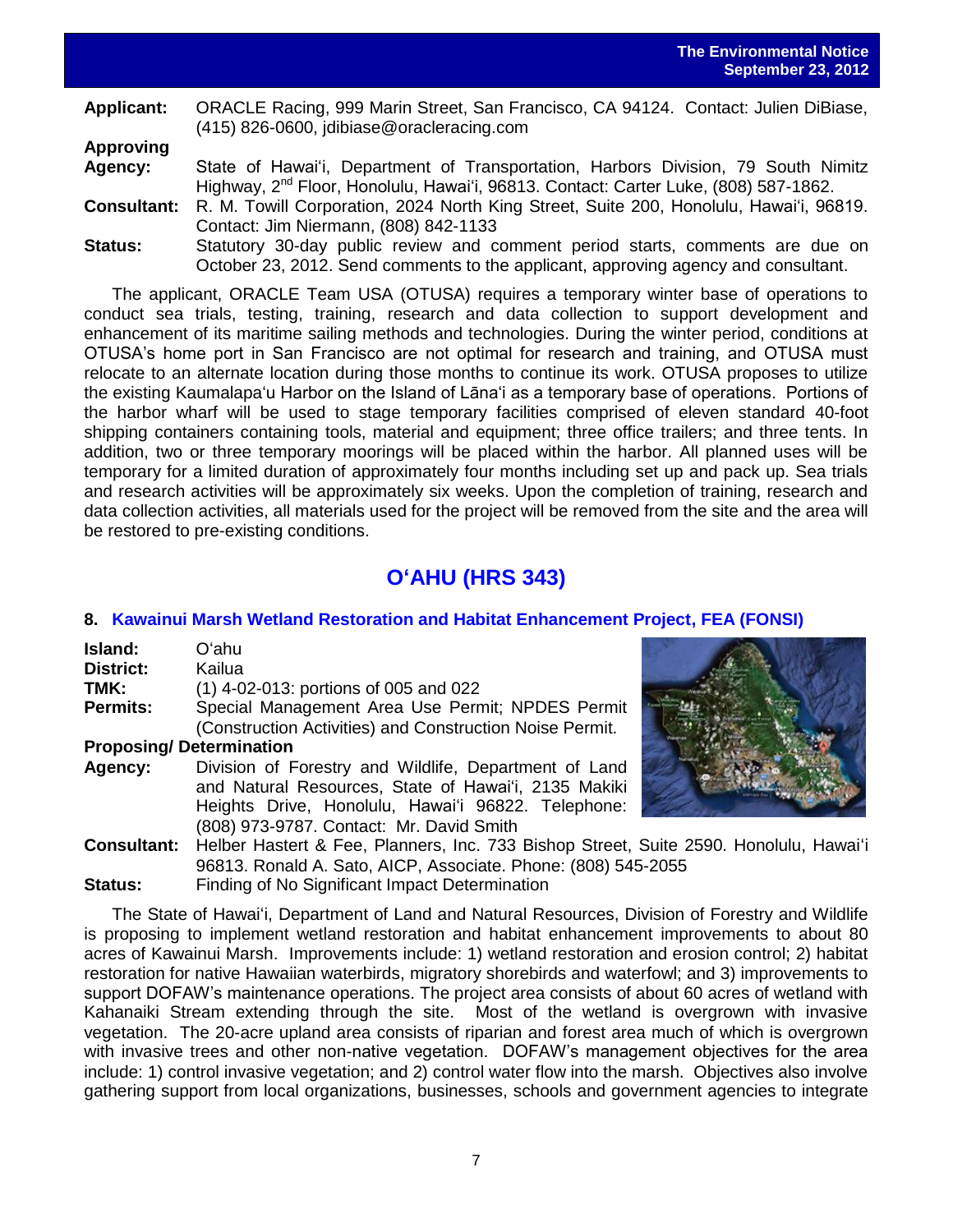the wildlife sanctuary into the community and encourage further habitat restoration at this internationally recognized marsh.

The project is not expected to have significant direct, indirect, secondary or cumulative impacts on the environment. Improvements would restore the wetland and its function as waterbird habitat. Best management practices and other measures would be implemented to mitigate effects.

## **9. Live, Work, Play 'Aiea, [FEIS \(Acceptance\)](http://oeqc.doh.hawaii.gov/Shared%20Documents/EA_and_EIS_Online_Library/Oahu/2010s/2012-09-23-FEIS-Live-Work-Play-Aiea-Acceptance.pdf), [Volume I](http://oeqc.doh.hawaii.gov/Shared%20Documents/EA_and_EIS_Online_Library/Oahu/2010s/2012-09-23-FEIS-Live-Work-Play-Aeia-Volume-I.pdf) & [Volume II](http://oeqc.doh.hawaii.gov/Shared%20Documents/EA_and_EIS_Online_Library/Oahu/2010s/2012-09-23-FEIS-Live-Work-Play-Aeia-Volume-II.pdf)**

| Island:            | Oʻahu                                                                                                                                                                      |  |
|--------------------|----------------------------------------------------------------------------------------------------------------------------------------------------------------------------|--|
| <b>District:</b>   | 'Ewa                                                                                                                                                                       |  |
| TMK:               | TMK (1) 9-8-013:013 and TMK (1) 9-8-013:015 (remnant<br>State parcel)                                                                                                      |  |
| <b>Permits:</b>    | Change in Zone, Subdivision Approval, NPDES Permit,<br><b>Grading/Building Permits</b>                                                                                     |  |
| <b>Applicant:</b>  | CP Kam Properties LLC, 120 North Robertson Boulevard,<br>Los Angeles, CA 90048. Contact: Mr. John Manavian,<br>(310) 855-8484                                              |  |
| <b>Approving</b>   |                                                                                                                                                                            |  |
| Agency:            | City and County of Honolulu, Department of Planning and Permitting, 650 South King<br>Street, 7th Floor, Honolulu, HI 96813. Contact: Ms. Sharon Nishiura, (808) 768-8031. |  |
| <b>Consultant:</b> | PBR HAWAII, 1001 Bishop Street, Suite 650, Honolulu, Hawai'i 96813.<br>Contact: Tom Schnell AICP, (808) 521-5631                                                           |  |
| <b>Status:</b>     | The Approving Agency accepted the applicant's Final Environmental Impact Statement<br>on August 27, 2012.                                                                  |  |

Live, Work, Play 'Aiea, proposed on the 14-acre property formerly used for Kamehameha Drive-In Theatre in 'Aiea, O'ahu, will integrate homes, stores, restaurants, offices, and public plazas into a compact, walkable urban village in close proximity to employment centers and multiple forms of transportation. Major components include up to 1,500 homes in five buildings ranging in height from 150 to 350 feet tall, 143,000 square feet of commercial space, and 80,000 square feet of office space. To allow for the uses envisioned, a change in zoning will be necessary from the B-2 Community Business District to BMX-3 Community Business Mixed-Use District with a maximum height limit of 350 feet. Positive impacts include the provision of needed residential and commercial space, contributions toward public facilities and infrastructure, and significant economic benefits. Potential adverse impacts include changes to site character, increased traffic, solid waste generation, electrical consumption, and short-term impacts to air quality and noise levels due to construction. The Final EIS also includes discussion of compliance with City and County of Honolulu and community plans, including the Primary Urban Center Development Plan, the Aiea-Pearl City Livable Communities Plan, and the 'Aiea-Pearl City Neighborhood Transit-Oriented Development Plan Public Review Draft.

# **KAUA'I (HRS 343)**

## **10. [Kalepa Motocross Track,](http://oeqc.doh.hawaii.gov/Shared%20Documents/EA_and_EIS_Online_Library/Kauai/2010s/2012-09-23-DEA-Kalepa-Motocross-Track.pdf) DEA (AFNSI)**

| Island:         | Kaua'i                                                |
|-----------------|-------------------------------------------------------|
| District:       | Lihuʻe                                                |
| TMK:            | $(4)$ 3-9-002:036                                     |
| <b>Permits:</b> | NPDES, Noise Permit/ Variance, County Use Permit,     |
|                 | County Special Permit, County Class IV Zoning Permit, |
|                 | County Grubbing and Grading Permit.                   |

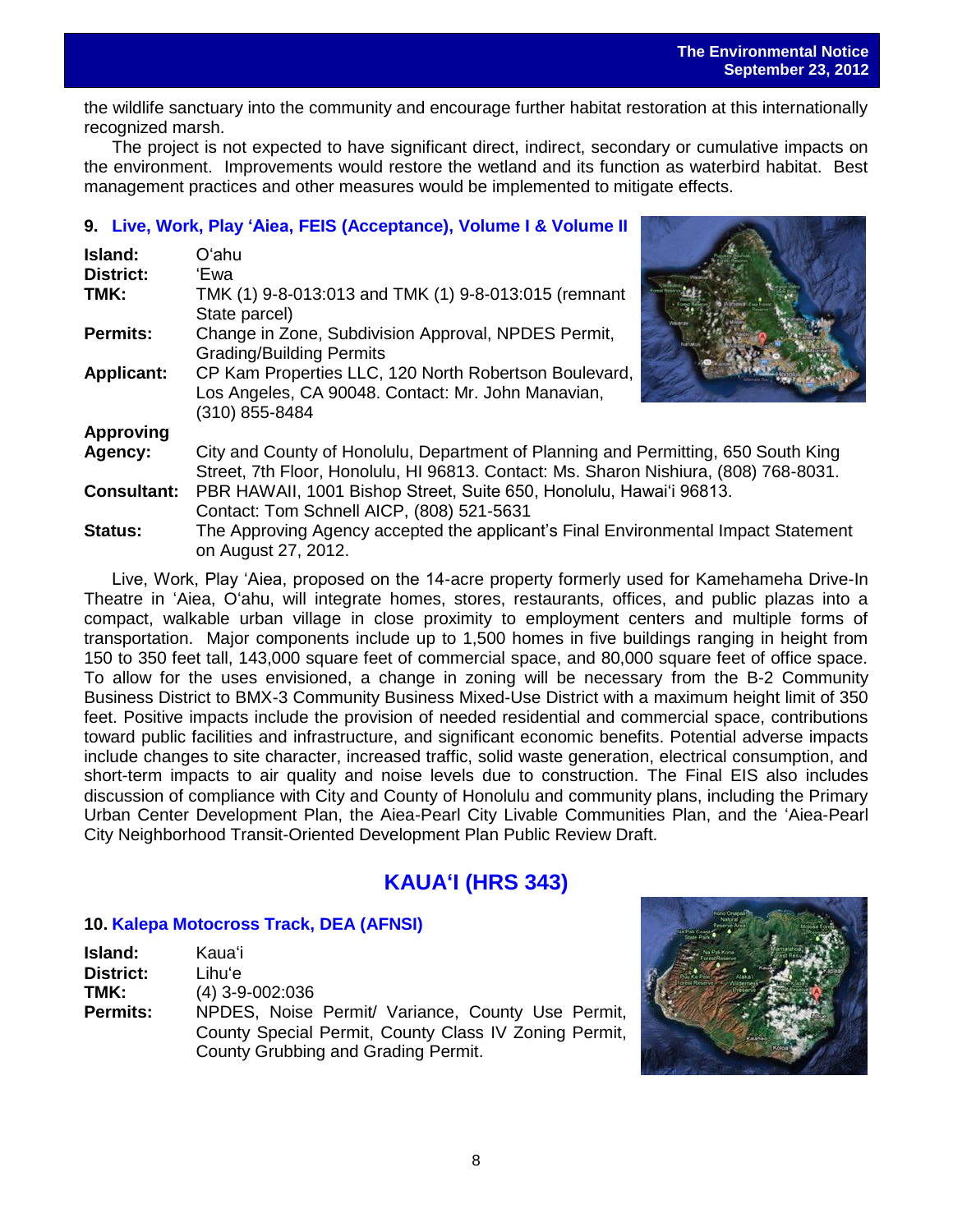### **Proposing/ Determination**

**Agency:** County of Kaua'i, Department of Parks and Recreation, Parks Division, 4444 Rice Street, Ste. 105, Līhu'e, Hawai'i 96766-1340. Contact: Mr. Dave Caylor (808) 241-4460

- **Consultant:** SSFM International, Inc. 501 Sumner Street, Suite 620, Honolulu, Hawai'i 96817. Contact: Mr. Jared K. Chang, (808) 531-1308
- **Status:** Statutory 30-day public review and comment period starts, comments are due on October 23, 2012. Send comments to the proposing/ determination agency and consultant.

The County of Kaua'i, Department of Parks and Recreation, is proposing to develop a new 14.8 acre motocross track complex located in Kalepa, Līhu'e. The purpose of the project is to relocate the existing Wailuā Motocross Complex, which is in close proximity to more sensitive land uses, specifically Nukoli'i Beach Park, Wailuā Golf Course, and resort properties. Following completion of the project, the existing Wailuā Motocross Complex would revert to open space. The Kālepa Motocross Track will be owned by the County and operated with assistance from Kaua'i's motocross associations. The 18 acre site was dedicated to the County by Executive Order to set-aside an area in Kālepa to relocate the existing motocross track in Wailuā. A 3.2-acre portion of this site will remain as open space to provide a buffer from adjacent uses. The project will provide a safe, family oriented, drug-free recreational environment to encourage statewide or national amateur motocross competition. Ideas for the complex include a natural terrain style motocross track and a mini keiki (child) track that could also accommodate bicycle motocross (BMX). Other types of tracks may be possible if space permits. Track designs will be predicated on the existing topography, the needs of riders, and maintenance concerns.

## **WITHDRAWAL (HRS 343)**

## **11. [Hawai'i Interisland Renewable Energy Program: Wind –](http://oeqc.doh.hawaii.gov/Shared%20Documents/EA_and_EIS_Online_Library/Statewide/2010s/2012-09-23-ST-WITHDRAWAL-FEA-EISPN-Hawaii-Interisland-Renewable-Energy-Program-Programmatic-EIS-Wind.pdf) Programmatic Environmental Impact [Statement, WITHDRAWAL \(FEA\) EISPN](http://oeqc.doh.hawaii.gov/Shared%20Documents/EA_and_EIS_Online_Library/Statewide/2010s/2012-09-23-ST-WITHDRAWAL-FEA-EISPN-Hawaii-Interisland-Renewable-Energy-Program-Programmatic-EIS-Wind.pdf)**

| <b>Islands:</b>                | O'ahu, Maui, Lana'i, Moloka'i, and ocean areas separating these islands                                                                                         |
|--------------------------------|-----------------------------------------------------------------------------------------------------------------------------------------------------------------|
| <b>District:</b>               | Statewide                                                                                                                                                       |
| TMK:                           | To be determined                                                                                                                                                |
| <b>Permits:</b>                | To be determined                                                                                                                                                |
| <b>Proposing</b>               |                                                                                                                                                                 |
| Agency:                        | State of Hawai'i, Department of Business, Economic Development and Tourism,<br>Renewable Energy Branch, State Energy Office, P.O. Box 2359, Honolulu, HI 96804. |
| Accepting<br><b>Authority:</b> | Governor, State of Hawai'i                                                                                                                                      |

**Status:** Withdrawn from Chapter 343, HRS, processes.

The State of Hawai'i Department of Business, Economic Development has requested the publication of the Environmental Impact Statement Preparation Notice (EISPN) titled "*[Programmatic](http://oeqc.doh.hawaii.gov/Shared%20Documents/EA_and_EIS_Online_Library/Statewide/2010s/2010-12-08-ST-EISPN-Interisland-Renewable-Energy-Wind.pdf)  [Environmental Impact Statement \(PEIS\) for the Hawaii Interisland Renewable Energy Program: Wind](http://oeqc.doh.hawaii.gov/Shared%20Documents/EA_and_EIS_Online_Library/Statewide/2010s/2010-12-08-ST-EISPN-Interisland-Renewable-Energy-Wind.pdf)*", in the December 8, 2010, issue of the *Environmental Notice*. In accordance with HAR 11-200-23(f), the Department has now withdrawn this document form the HRS 343 processes.

**NATIONAL ENVIRONMENTAL POLICY ACT (NEPA) NOTICE**

## **12. [Kahului Airport Access Road, Phase I,](http://oeqc.doh.hawaii.gov/Shared%20Documents/EA_and_EIS_Online_Library/NEPA%20and%20Other%20Documents/2012-09-23-NEPA-Kahului-Airport-Access-Road.pdf) (NEPA FEA) FONSI**

| Island:          | Maui                                        |
|------------------|---------------------------------------------|
| <b>District:</b> | Wailuku                                     |
| TMK:             | (2) 3-8-006:075 and (2) 3-8-080:999         |
| <b>Permits:</b>  | County of Maui, Grading and Grubbing Permit |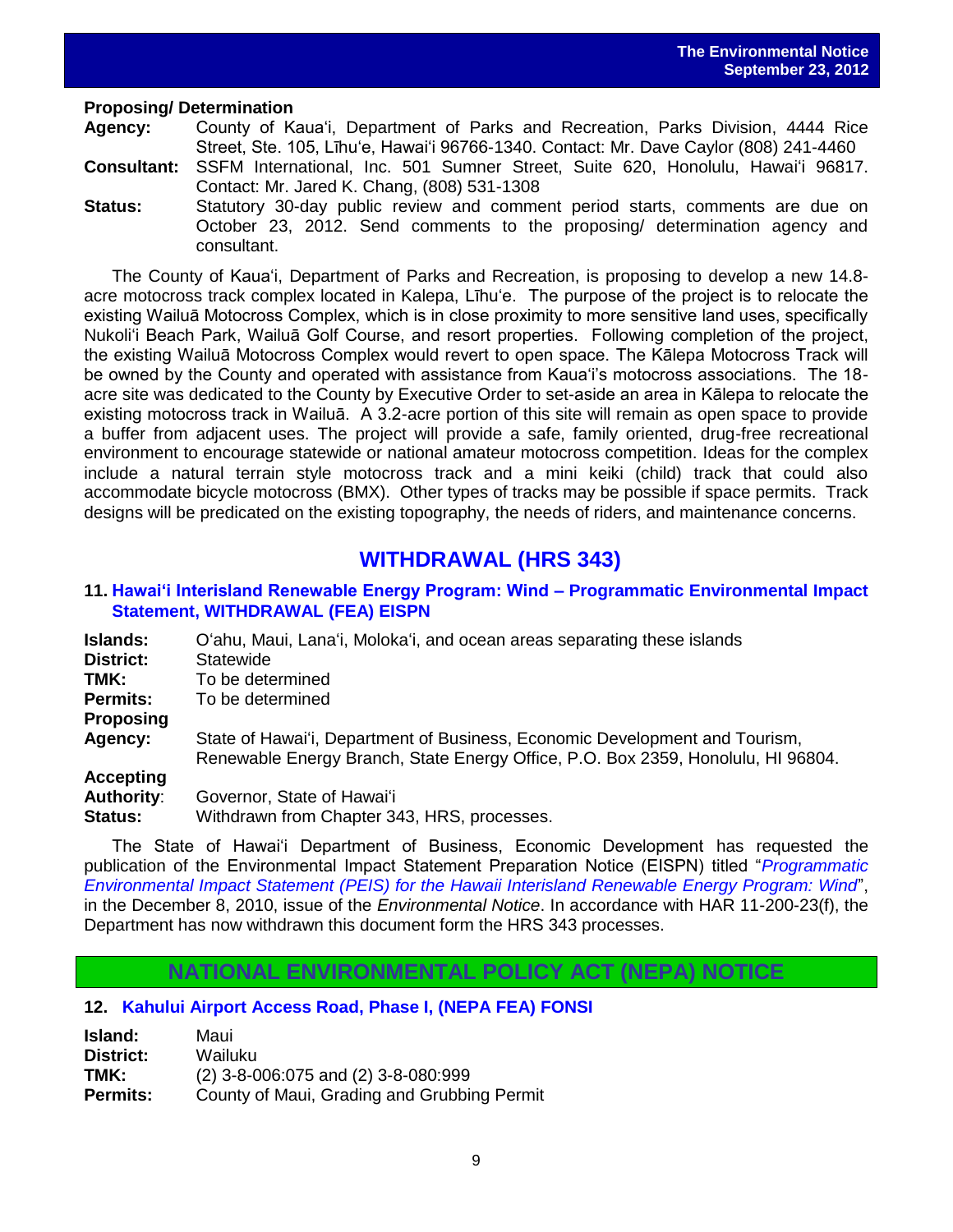|                    | September 23, 201                                                                                                                        |
|--------------------|------------------------------------------------------------------------------------------------------------------------------------------|
| <b>Proposing</b>   |                                                                                                                                          |
| Agency:            | State of Hawai'i, Department of Transportation, 869 Punchbowl Street, Honolulu,<br>Hawai'i 96813. Contact: Glenn Okimoto, (808) 547-2150 |
| <b>Approving</b>   |                                                                                                                                          |
| Agency:            | Federal Highway Administration, P.O. Box 50206, Honolulu, Hawai'i, 96950. Contact:<br>Abraham Wong, (808) 541-2700                       |
| <b>Consultant:</b> | Munekiyo & Hiraga, Inc., 305 High Street, Suite 104, Wailuku, Hawai'i 96793. Contact:<br>Karlynn Fukuda, (808) 244-2015                  |
| Status:            | Finding of No Significant Impact Determination                                                                                           |

The Federal Highway Administration (FHWA) has determined that the proposed Kahului Airport Access Road Phase I (Pu'unene Avenue to Hana Highway) will not have any significant impacts to the human environment. The Finding of No Significant Impact is based on the attached Environmental Assessment (EA) which has been independently evaluated by the FHWA and determined to adequately and accurately discuss the environmental issues and impacts of the proposed project. It provides sufficient evidence and analysis for determining that an environmental impact statement is not required. The FHWA takes full responsibility for the accuracy, scope and content of the attached EA.

## **ENVIRONMENTAL COUNCIL**

The Environmental Council has a tentative meeting scheduled for Thursday, September 27, 2012. Please go to the State [Calendar](http://calendar.ehawaii.gov/calendar/html/event) website six days prior to the meeting date to review the agenda. For more information, contact the Council at oegc@doh.hawaii.gov or call 586-4185.

# **COASTAL ZONE MANAGEMENT NOTICES**

## **Special Management Area (SMA) Minor Permits**

The SMA Minor Permits below have been approved (HRS §205A-30). For more information, contact the county/state Planning Department. Honolulu (768-8014); Hawai'i (East Hi 961-8288; West Hi, 323-4770); Kaua'i (241-4050); Maui (270-7735); Kaka'ako or Kalaeloa Community Development District (587-2841).

| <b>Location (TMK)</b>              | <b>Description (File No.)</b>                                                  | <b>Applicant/Agent</b>                                                     |  |  |  |
|------------------------------------|--------------------------------------------------------------------------------|----------------------------------------------------------------------------|--|--|--|
| Hawai'i: North Kona (7-6-018: 094) | Construction of an Ohana Dwelling Unit (SMM 12-<br>235)                        | <b>Bob Bolds</b>                                                           |  |  |  |
| Hawai'i: Puna (1-6-001: 001)       | Installation of an Educational & Hazard Warning<br>Bulletin Board (SMM 12-236) | State of Hawai'i - Na Ala Hele<br><b>Statewide Trail and Access System</b> |  |  |  |
| Maui: Lahaina (4-3-010: 004)       | Repair Concrete Spalling (SM2 20120104)                                        | Paula Huber                                                                |  |  |  |
| Maui: Lahaina (4-3-014: 072)       | Main Dwelling Addition/Alteration (SM2 20120108)                               | Tranguilino Macadangdang                                                   |  |  |  |
| Maui: Makena (2-1-006: 057)        | Caddie Path Improvements (SM2 20120110)                                        | Makena Beach & Golf Resort                                                 |  |  |  |
| Maui: Kihei (3-9-001: 125)         | Install Above Ground Hot Tub (SM2 20120111)                                    | <b>Chuck Spence</b>                                                        |  |  |  |
| Maui: Ka'anapali (5-3-001: 060)    | Construct Covered Patio & Parking Lot (SM6<br>20120007)                        | Jerald Johnson                                                             |  |  |  |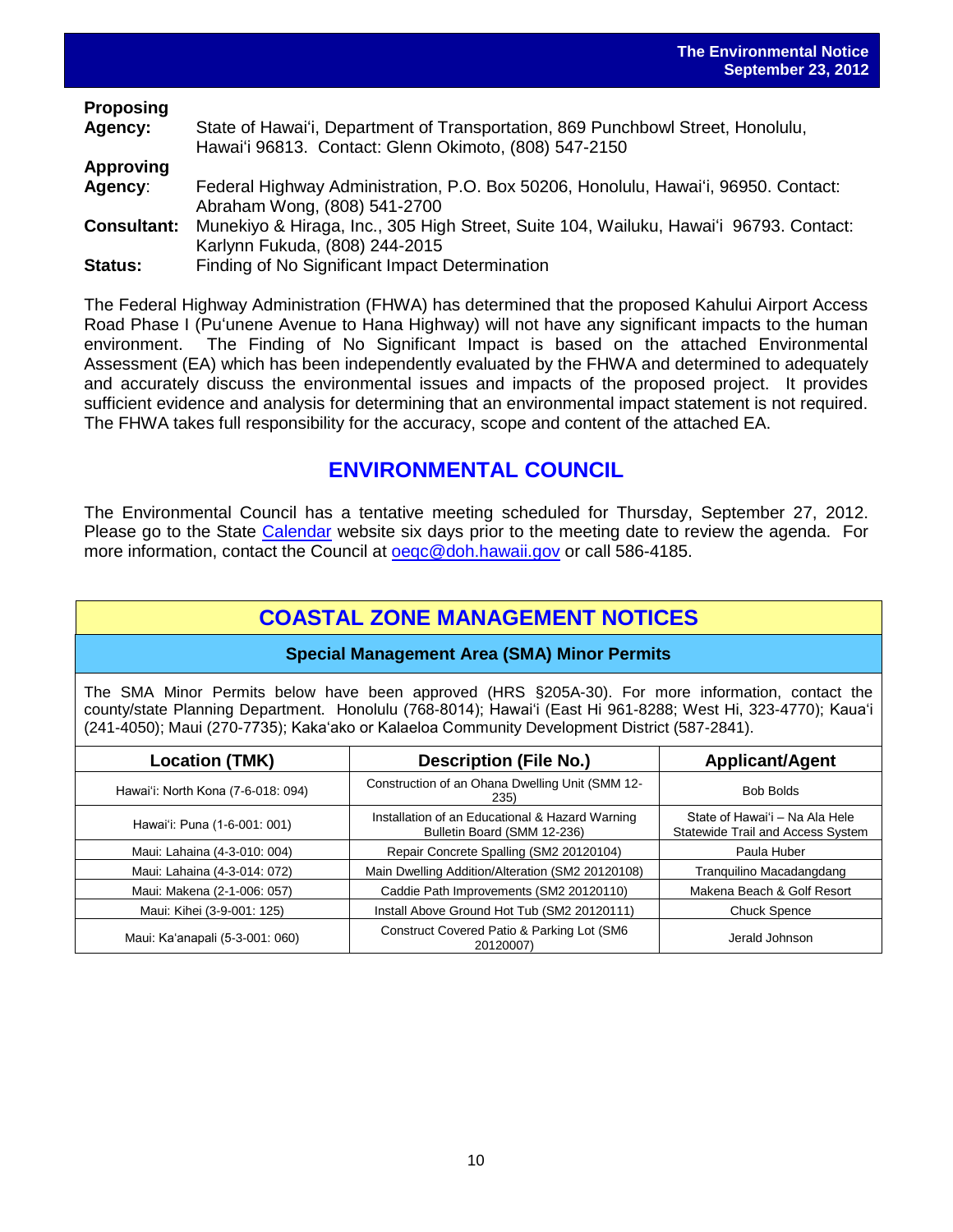# **SHORELINE NOTICES**

## **Shoreline Certification Applications**

The shoreline certification applications above are available for review at the DLNR Offices on Kaua $\Box$ i, Hawai $\Box$ i, Maui, and Honolulu, 1151 Punchbowl Street, Room 220 (HRS 205A-42 and HAR 13-222-12). All comments shall be submitted in writing to the State Land Surveyor, 1151 Punchbowl Street, Room 210, Honolulu, HI 96813 and postmarked no later than 15 calendar days from the date of the public notice of the application. For more information, call Ian Hirokawa at 587-0420.

| File No. | Date    | Location                                                                                                                                                                                   | <b>Applicant/Owner</b>                                                                   | <b>TMK</b>  |
|----------|---------|--------------------------------------------------------------------------------------------------------------------------------------------------------------------------------------------|------------------------------------------------------------------------------------------|-------------|
| OA-1498  | 9/6/12  | Lot 321 of Land Court Application 323 (Map 179)<br>situate at Pueohala, Kailua, Koolaupoko, Oahu<br>Address: 430 D Kalaheo Avenue<br>Purpose: Permitting purposes                          | Towill, Shigeoka &<br>Associates, Inc./ Sharon S.<br>Cosma-Susan Selig Wallwork<br>Trust | 4-3-017:019 |
| HA-456   | 8/31/12 | Lot 2-A-1-B, a portion of R.P. Grant 1013, Apana 1,<br>to D.W. Maiau situate at Makuu, Puna, Island of<br>Hawaii<br>Address: Government Beach Road<br>Purpose: Determine building setbacks | The Independent Hawaii<br>Surveyors LLC/ Steven Lee<br>Fineberg                          | 1-5-010:011 |

## **Shoreline Certifications and Rejections**

The shoreline notices below have been proposed for certification or rejection by DLNR (HRS 205A-42 and HAR 13-222-26). Any person or agency who wants to appeal shall file a notice of appeal in writing with DLNR no later than 20 calendar days from the date of this public notice. Send the appeal to the Board of Land and Natural Resource, 1151 Punchbowl Street, Room 220, Honolulu, HI 96813.

| File No. | <b>Proposed/Rejected</b>                   | <b>Location</b>                                                                                                                                                                                                                                                                                                            | <b>Applicant/Owner</b>                                                              | TMK         |
|----------|--------------------------------------------|----------------------------------------------------------------------------------------------------------------------------------------------------------------------------------------------------------------------------------------------------------------------------------------------------------------------------|-------------------------------------------------------------------------------------|-------------|
| OA-1490  | Proposed Shoreline<br>Certification        | Lot 1017 of Land Court Application 1052,<br>Map 79 and Lot 83-A being a portion of<br>exclusion 1 of Land Court Application 1052<br>and a portion of R.P. 2243, L.C. Aw. 10,613,<br>Apana 5 to A. Paki<br>Address: 84-493 Farrington Highway<br>Purpose: Development of property                                           | Dennis K. Hashimoto/<br>Pokai Bay Properties,<br><b>LLC</b>                         | 8-4-008:015 |
| OA-1495  | Proposed Shoreline<br>Certification        | Lot 38 of Block "A" Land Court Application<br>1596, Map 1 situate at Wailupe, Waikiki,<br>Honolulu. Oahu<br>Address: 146 Wailupe Circle<br>Purpose: Repair of seawall                                                                                                                                                      | Dennis K. Hashimoto/<br>Kahn Family Trust                                           | 3-6-001:038 |
| MA-516   | <b>Proposed Shoreline</b><br>Certification | Portion of Grant 3343 to Claus Spreckels<br>situate at Spreckelsville, Wailuku, Maui<br>Address: 594 Stable Road<br>Purpose: Sand replenishment permit<br>requirement                                                                                                                                                      | Warren S. Unemori<br>Engineering, Inc.,<br>Arapahoe Financial<br>Plaza and JJWP LLC | 3-8-002:025 |
| MA-496   | Rejection                                  | Hololani Condominium Lot 1-A of Bechert<br>Estate Subdivision being a portion of Lot 1 of<br>Bechert Estate Subdivision and a portion of<br>Grant 1166 to D. Baldwin, J.F. Pogue and<br>S.E. Bishop situate at Kahananui, Lahaina,<br>Maui<br>Address: 4401 Lower Honoapiilani Road<br>Purpose: Shoreline setback purposes | Valera, Inc./ Hololani<br><b>AOAO</b>                                               | 4-3-010:009 |
| MA-497   | Rejection                                  | Lot 102 as shown on Land Court Application<br>1804 (Map 28) situate at Honuaula, Maui<br>Address: 3900 Wailea Alanui Drive<br>Purpose: Permitting purposes                                                                                                                                                                 | Towill, Shigeoka &<br>Associates, Inc./ 3900<br><b>WA Associates, LLC</b>           | 2-1-023:007 |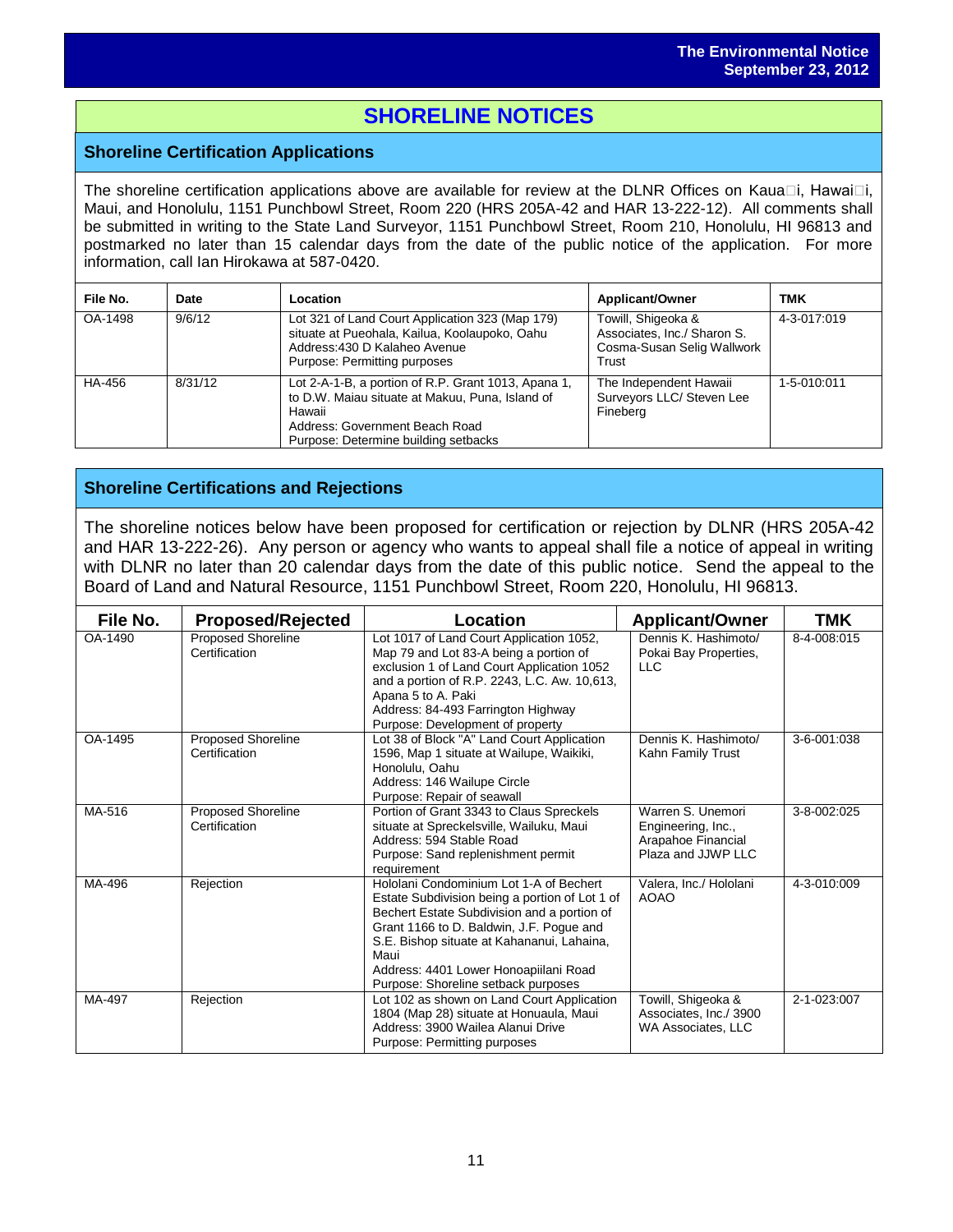# **FEDERAL NOTICES**

### **[Main Hawaiian Islands Deep 7 Bottomfish Annual Catch Limits and Accountability Measures for 2012–2013](http://www.gpo.gov/fdsys/pkg/FR-2012-09-14/pdf/2012-22736.pdf)**

The United States National Marine Fisheries Service (NMFS), National Oceanic and Atmospheric Administration has issued a final rule that specifies a quota of 325,000 lb of Deep 7 bottomfish in the main Hawaiian Islands for the 2012–13 fishing year, based on an annual catch limit of 346,000 lb. The action supports the long-term sustainability of Hawai'i bottomfish. **DATES:** The final specifications are effective October 15, 2012 through August 31, 2013, unless NMFS publishes a document in the **Federal Register** superseding these specifications. **ADDRESSES:** Copies of the Fishery Ecosystem Plan for the Hawaiian Archipelago are available from the Western Pacific Fishery Management Council (Council), 1164 Bishop St., Suite 1400, Honolulu, HI 96813, telephone 808–522–8220, fax 808–522–8226, or at *[www.wpcouncil.org.](http://www.wpcouncil.org/)*  **FOR FURTHER INFORMATION CONTACT:** Jarad Makaiau, NMFS PIR Sustainable Fisheries, 808–944–2108 (see, 77 F.R. 56791, September 14, 2012).

### **[Safety Zone; Blue Angels at Kane'ohe Bay Air Show, O'ahu](http://www.gpo.gov/fdsys/pkg/FR-2012-09-13/pdf/2012-22600.pdf)**

The United States Coast Guard of the Department of Homeland Security is establishing a temporary safety zone while the U.S. Navy Blue Angels Squadron conducts aerobatic performances over Kane'ohe Bay, O'ahu, Hawai'i. This safety zone encompasses a small area of the Kane'ohe Bay Naval Defensive Sea Area, including an area that extends approximately 150 yards northeast and 250 yards southwest of the Defensive Sea Area. This safety zone extends from the surface of the water to the ocean floor. This safety zone is necessary to protect watercraft and the general public from hazards associated with the U.S. Navy Blue Angels aircraft low flying, high powered jet aerobatics over open waters. Vessels desiring to transit through the zone can request permission by contacting the Honolulu Captain of the Port at telephone number 808–842– 2600. **DATES:** This rule is effective from 9 a.m. September 28, 2012 through 5 p.m. September 30, 2012. This rule will be enforced on a daily basis from 9 a.m. through 5 p.m. September 28 through September 30, 2012. **ADDRESSES:**  Documents in the docket [USCG– 2012–0739] may be viewed by going to *[www.regulations.gov,](http://www.regulations.gov/)* type the docket number in the ''SEARCH'' box and click ''SEARCH.'' Click on Open Docket Folder on the line associated with this rulemaking. You may also visit the Docket Management Facility in Room W12–140 on the ground floor of the Department of Transportation West Building, 1200 New Jersey Avenue SE, Washington, DC 20590, between 9 a.m. and 5 p.m., Monday through Friday, except Federal holidays. **FOR FURTHER INFORMATION CONTACT:** If you have questions on this rule, call or email Lieutenant Commander Scott O. Whaley, Waterways Management Division, U.S. Coast Guard Sector Honolulu, telephone 808–522– 8264 ext. 352, email *Scott.O.Whaley@uscg.mil*. If you have questions on viewing or submitting material to the docket, call Renee V. Wright, Program Manager, Docket Operations, telephone 202–366– 9826 (see, 77 F.R. 56549, September 13, 2012).

### **[2012–2013 Refuge-Specific Hunting and Sport Fishing Regulations: Hakalau Forest NWR](http://www.gpo.gov/fdsys/pkg/FR-2012-09-11/pdf/2012-22099.pdf)**

The National Wildlife Refuge System Administration Act of 1966 closes national wildlife refuges in all States except Alaska to all uses until opened. The Secretary of the Interior (Secretary) may open refuge areas to any use, including hunting and/or sport fishing, upon a determination that such uses are compatible with the purposes of the refuge and National Wildlife Refuge System (Refuge System or our/we) mission. The U. S. Fish and Wildlife Service (Service) has issued a final rule that adds one refuge to the list of areas open for hunting and/or sport fishing, closes one refuge to hunt activities, closes one hunt opportunity at one refuge, and increases the hunting activities available at 16 other refuges, along with pertinent refugespecific regulations on other refuges that pertain to migratory game bird hunting, upland game hunting, big game hunting, and sport fishing for the 2012–2013 season. In the State of Hawai'i the Service is closing and reserving big game hunting on the Hakalau Forest National Wildlife Refuge The Service opened the Maulua tract (2,000 acres) of Hakalau Forest NWR to the public for pig and cattle hunting in 1991 (with most of the area never hunted) but closed it in 2000 as hunting had reduced the pig population to such low numbers as to provide an unacceptable hunting experience. As there were few cattle, they were quickly removed. The Service has received no requests for approval to hunt on Hakalau Forest NWR since 2000 **DATES:** This rule is effective September 11, 2012. **FOR FURTHER INFORMATION CONTACT:** Leslie A. Marler, (703) 358–2397. (see, 77 F.R. 56028, September 11, 2012).

### **[Migratory Bird Hunting; Final Frameworks for Early-Season Migratory Bird Hunting Regulations](http://www.gpo.gov/fdsys/pkg/FR-2012-08-30/pdf/2012-21293.pdf)**

The U. S. Fish and Wildlife Service (Service) of the United States Department of the Interior has prescribed a final rule on early-season frameworks from which the States, Puerto Rico, and the Virgin Islands may select season dates, limits, and other options for the 2012–13 migratory bird hunting seasons. Early seasons are those that generally open prior to October 1, and include seasons in Alaska, Hawai'i, Puerto Rico, and the Virgin Islands. The effect of this final rule is to facilitate the selection of hunting seasons by the States and Territories to further the annual establishment of the early-season migratory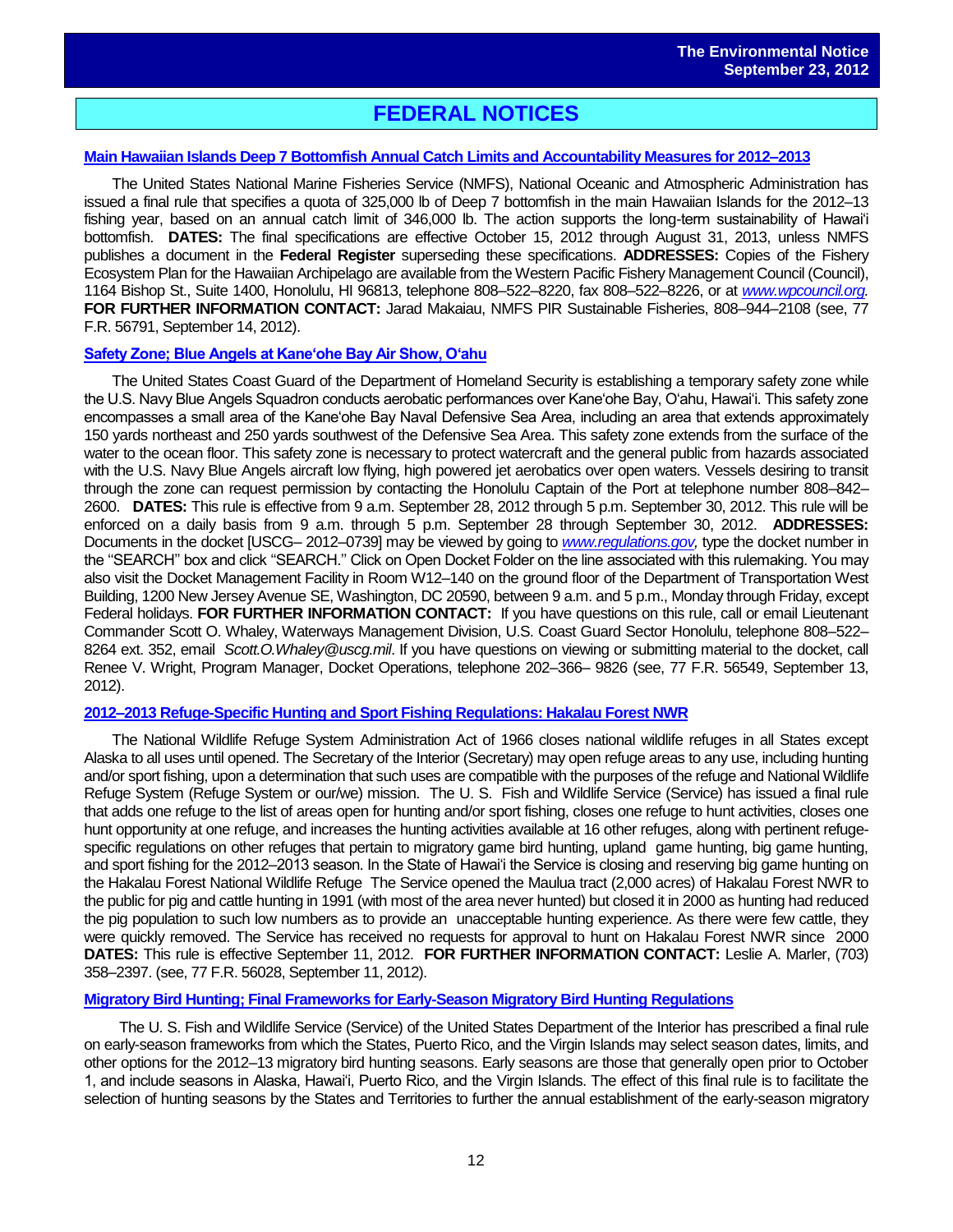bird hunting regulations. **DATES:** This rule takes effect on August 30, 2012. **ADDRESSES:** States and Territories should send their season selections to: Chief, Division of Migratory Bird Management, U.S. Fish and Wildlife Service, ms MBSP– 4107–ARLSQ, 1849 C Street NW, Washington, DC 20240. You may inspect comments during normal business hours at the Service's office in room 4107, 4501 N. Fairfax Drive, Arlington, Virginia, or at *http:// www.regulations.gov* at Docket No. FWS– R9–MB–2012–0005. **FOR FURTHER INFORMATION CONTACT:** Ron W. Kokel, U.S. Fish and Wildlife Service, Department of the Interior, MS MBSP–4107–ARLSQ, 1849 C Street NW, Washington, DC 20240; (703) 358–1714 (see, 77 FR 53118, August 30, 2012).

### **[Migratory Bird Hunting; Early Seasons and Bag and Possession Limits for Certain Migratory Game Birds in the](http://www.gpo.gov/fdsys/pkg/FR-2012-08-31/pdf/2012-21294.pdf)  [Contiguous United States, Alaska, Hawai'i, Puerto Rico, and the Virgin Islands](http://www.gpo.gov/fdsys/pkg/FR-2012-08-31/pdf/2012-21294.pdf)**

The U. S. Fish and Wildlife Service (Service) of the United States Department of the Interior has prescribed a final rule on hunting seasons, hours, areas, and daily bag and possession limits of mourning, white-winged, and white-tipped doves; band-tailed pigeons; rails; moorhens and gallinules; woodcock; common snipe; sandhill cranes; sea ducks; early (September) waterfowl seasons; migratory game birds in Alaska, Hawai'i, Puerto Rico, and the Virgin Islands; youth waterfowl day; and some extended falconry seasons. Taking of migratory birds is prohibited unless specifically provided for by annual regulations. This rule permits taking of designated species during the 2012–13 season. **DATES:** This rule is effective on September 1, 2012.

**ADDRESSES:** You may inspect comments received on the migratory bird hunting regulations during normal business hours at the Service's office in Room 4107, Arlington Square Building, 4501 N. Fairfax Drive, Arlington, VA. You may obtain copies of referenced reports from the street address above, or from the Division of Migratory Bird Management's Web site at *http://www.fws.gov/migratorybirds/,* or at *http://www.regulations.gov* at Docket No. FWS–R9–MB–2012–0005. **FOR FURTHER INFORMATION CONTACT:** Ron W. Kokel, Division of Migratory Bird Management, U.S. Fish and Wildlife Service, (703) 358–1714 (see, 77 F.R. 53752, August 31, 2012).

### **[Standards of Performance for Stationary Gas Turbines; Standards of Performance for Stationary Combustion](http://www.gpo.gov/fdsys/pkg/FR-2012-08-29/pdf/2012-20524.pdf)  [Turbines](http://www.gpo.gov/fdsys/pkg/FR-2012-08-29/pdf/2012-20524.pdf)**

The U. S. Environmental Protection Agency (EPA) is proposing to amend the new source performance standards (NSPS) for stationary gas turbines and stationary combustion turbines. These amendments are primarily in response to issues raised by the regulated community. On July 6, 2006, the EPA promulgated amendments to the new source performance standards for stationary combustion turbines. On September 5, 2006, the Utility Air Regulatory Group filed a petition for reconsideration of certain aspects of the promulgated standards. The EPA is proposing to amend specific provisions in the NSPS to resolve issues and questions raised by the petition for reconsideration, and to address other technical and editorial issues. In addition, this proposed rule would amend the location and wording of existing paragraphs for clarity. The proposed amendments would increase the environmental benefits of the existing requirements because the emission standards would apply at all times. The proposed amendments would also promote efficiency by recognizing the environmental benefit of combined heat and power and the beneficial use of low energy content gases. **DATES:** Comments must be received on or before October 29, 2012. *Public Hearing.* If anyone contacts the EPA by September 10, 2012 requesting to speak at a public hearing, the EPA will hold a public hearing on or about September 13, 2012. **ADDRESSES:**  Submit your comments, identified by Docket ID No. EPA–HQ–OAR–2004–0490, by one of the following methods: *http://www.regulations.gov:* Follow the on-line instructions for submitting comments.*Email[: a-and-r-ocket@epa.gov](mailto:a-and-r-ocket@epa.gov)*.*Fax:* (202) 566– *Mail:* Air and Radiation Docket, U.S. EPA, Mail Code 6102T, 1200 Pennsylvania Ave. NW., Washington, DC 20460. Please include a total of two copies. □Hand Delivery: EPA Docket Center, Docket ID Number EPA–HQ–OAR– 2004–0490, EPA West Building, 1301 Constitution Ave. NW., Room 3334, Washington, DC, 20004. Such deliveries are accepted only during the Docket's normal hours of operation, and special arrangements should be made for deliveries of boxed information. *Instructions:* Direct your comments to Docket ID No. EPA–HQ–OAR–2004– 0490. The EPA's policy is that all comments received will be included in the public docket without change and may be made available online at *http://www.regulations.gov,* including any personal information provided, unless the comment includes information claimed to be Confidential Business Information (CBI) or other information whose disclosure is restricted by statute. Do not submit information that you consider to be CBI or otherwise protected through regulations.gov or email. Send or deliver information identified as CBI only to the following address: Roberto Morales, OAQPS Document Control Officer (C404–02), Office of Air Quality Planning and Standards, Environmental Protection Agency, Research Triangle Park, North Carolina 27711, Attention Docket ID No. EPA–HQ–OAR–2004–0490. Clearly mark the part or all of the information that you claim to be CBI. For CBI information in a disk or CD–ROM that you mail to the EPA, mark the outside of the disk or CD–ROM as CBI and then identify electronically within the disk or CD–ROM the specific information that is claimed as CBI. In addition to one complete version of the comment that includes information claimed as CBI, a copy of the comment that does not contain the information claimed as CBI must be submitted for inclusion in the public docket. Information so marked will not be disclosed except in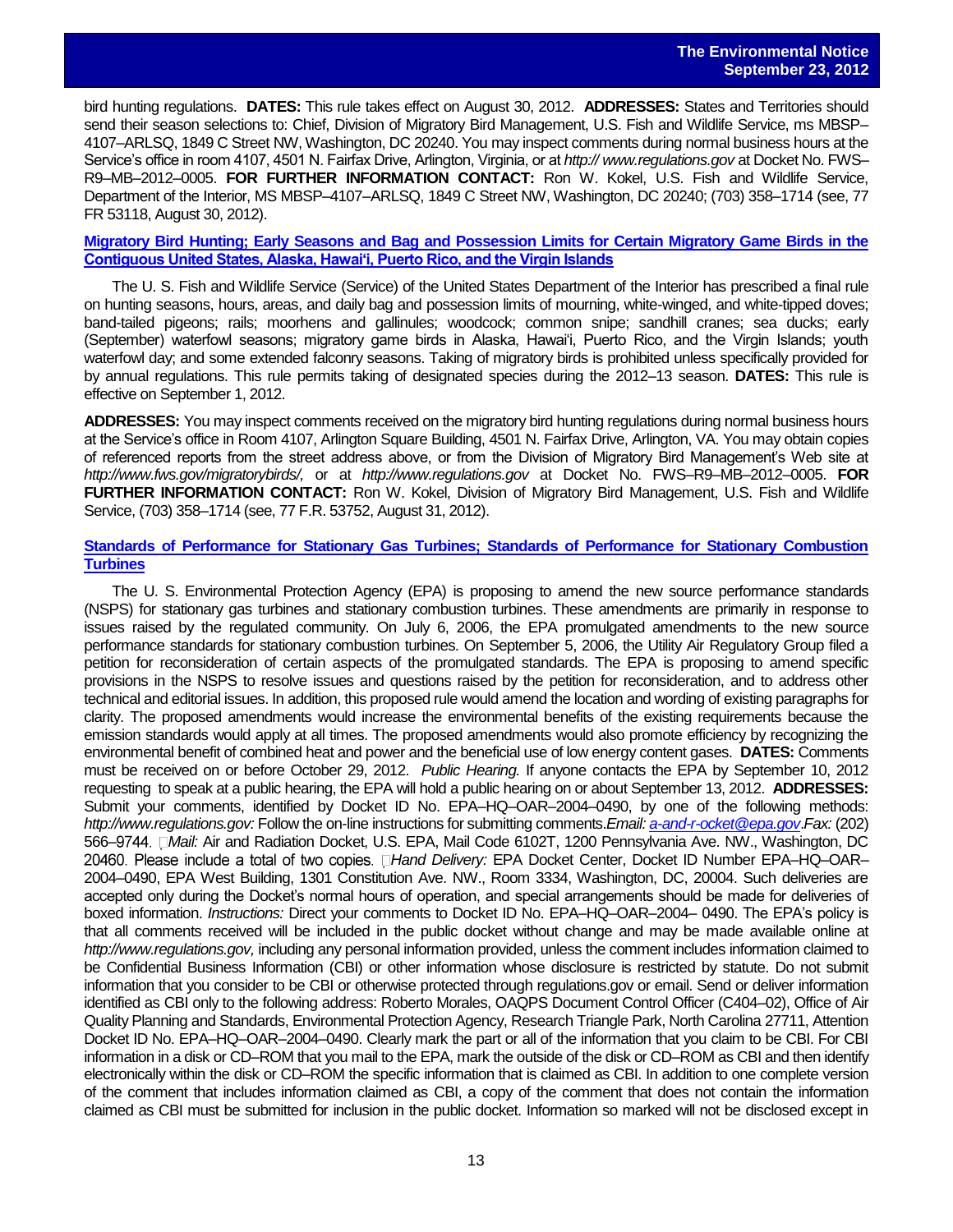accordance with procedures set forth in 40 CFR part 2. The *http://www.regulations.gov* Web site is an ''anonymous access'' system, which means the EPA will not know your identity or contact information unless you provide it in the body of your comment. If you send an email comment directly to the EPA without going through [www.regulations.gov,](http://www.regulations.gov/) your email address will be automatically captured and included as part of the comment that is placed in the public docket and made available on the Internet. If you submit an electronic comment, the EPA recommends that you include your name and other contact information in the body of your comment and with any disk or CD–ROM you submit. If the EPA cannot read your comment due to technical difficulties and cannot contact you for clarification, the EPA may not be able to consider your comment. Electronic files should avoid the use of special characters, any form of encryption, and be free of any defects or viruses. For additional information about the EPA's public docket visit the EPA Docket Center homepage at *[http://www.epa.gov/dockets/Docket.](http://www.epa.gov/dockets/Docket)* All documents in the docket are listed in the *http://www.regulations.gov* index. Although listed in the index, some information is not publicly available, e.g., CBI or other information whose disclosure is restricted by statute. Certain other material, such as copyrighted material, will be publicly available only in hard copy. Publicly available docket materials are available either electronically in *http://www.regulations.gov* or in hard copy at the Air and Radiation Docket EPA/DC, EPA West, Room 3334, 1301 Constitution Ave. NW., Washington, DC. The Public Reading Room is open from 8:30 a.m. to 4:30 p.m., Monday through Friday, excluding legal holidays. The telephone number for the Public Reading Room is (202) 566–1744, and the telephone number for the Air and Radiation Docket is (202) 566–1742. *Public Hearing:* If a public hearing is requested, it will be held at the EPA Facility Complex in Research Triangle Park, North Carolina or at an alternate site nearby. Contact Ms. Pamela Garrett at (919) 541–7966 to request a hearing, to request to speak at a public hearing, to determine if a hearing will be held, or to determine the hearing location. **FOR FURTHER INFORMATION CONTACT:** Mr. Christian Fellner, Energy Strategies Group, Sector Policies and Programs Division (D243–01), U.S. EPA, Research Triangle Park, NC 27711, telephone number (919) 541–4003, facsimile number (919) 541–5450, electronic mail (email) address: *[fellner.christian@epa.gov](mailto:fellner.christian@epa.gov)*. (see, 77 F.R. 52554, August 29, 2012).

### **[International Fisheries; Western and Central Pacific Fisheries for Highly](http://www.gpo.gov/fdsys/pkg/FR-2012-08-27/pdf/2012-21092.pdf) Migratory Species; Bigeye Tuna Catch [Limit in Longline Fisheries for 2012](http://www.gpo.gov/fdsys/pkg/FR-2012-08-27/pdf/2012-21092.pdf)**

The U. S. National Marine Fisheries Service (NMFS) has issued an interim final rule (and requests comments on the same) that establishes a catch limit of 3,763 metric tons (mt) of bigeye tuna (*Thunnus obesus*) for vessels in the U.S. pelagic longline fisheries in the western andcentral Pacific Ocean (WCPO) for calendar year 2012. The limit does not apply to vessels in the longline fisheries of American Samoa, Guam, or the Commonwealth of the Northern Mariana Islands (CNMI). Once the limit of 3,763 mt is reached in 2012, retaining, transshipping, or landing bigeye tuna caught in the WCPO will be prohibited for the remainder of 2012, with certain exceptions. This action is necessary for the United States to satisfy its international obligations under the Convention on the Conservation and Management of Highly Migratory Fish Stocks in the Western and Central Pacific Ocean (Convention), to which it is a Contracting Party. **DATES:** Effective on September 26, 2012; comments must be submitted in writing by September 26, 2012. **ADDRESSES:** Comments on this interim final rule, identified by NOAA–NMFS– 2012–0145, and the supporting analytical documents may be sent to either of the two addresses below. The supporting documents include the 2012 supplemental environmental assessment (EA) and the regulatory impact review (RIR) prepared for this interim rule. The 2012 supplemental EA supplements a 2009 EA and a 2009 supplemental EA and includes copies of those two documents. *Electronic Submission:* Submit all electronic public comments via the Federal e-Rulemaking portal, at *http://www.regulations.gov;* or  $\Box$ *Mail:* Mail written comments to Michael D. Tosatto, Regional Administrator, NMFS Pacific Islands Regional Office (PIRO), 1601 Kapi'olani Blvd., Suite 1110, Honolulu, HI 96814– 4700. *Instructions:* Comments must be submitted to one of the two addresses above to ensure that the comments are received, documented, and considered by NMFS. Comments sent to any other address or individual, or received after the end of the comment period, may not be considered. All comments received are part of the public record and generally will be posted on *http://www.regulations.gov* without change. All personal identifying information (for example, name and address) voluntarily submitted by the commenter may be publicly accessible. Do not submit confidential business information or otherwise sensitive or protected information. NMFS will accept anonymous comments (enter ''N/A'' in the relevant required fields if you wish to remain anonymous). Attachments to electronic comments will be accepted in Microsoft Word or Excel, WordPerfect, or Adobe PDF file formats only. Copies of the RIR and the 2012 supplemental EA prepared under the authority of the National Environmental Policy Act (NEPA) are available at *http://www.regulations.gov* or may be obtained from Michael D. Tosatto, NMFS PIRO (see address above). The 2012 supplemental EA includes copies of the documents that it supplements— a 2009 EA and a 2009 supplemental EA. **FOR FURTHER INFORMATION CONTACT:**  Tom Graham, NMFS PIRO, 808–944–2219 (see, 77 F.R. 51709, August 27, 2012).

### **[Endangered and Threatened Wildlife and Plants; Endangered Status for 23 Species on O'ahu and Designation of](http://www.gpo.gov/fdsys/pkg/FR-2012-09-18/pdf/2012-19561.pdf)  [Critical Habitat for 124 Species](http://www.gpo.gov/fdsys/pkg/FR-2012-09-18/pdf/2012-19561.pdf)**

The U.S. Fish and Wildlife Service (Service), is listing 23 species on the island of O'ahu in the Hawaiian Islands as endangered under the Endangered Species Act of 1973, as amended (Act). The Service also designated 42,804 acres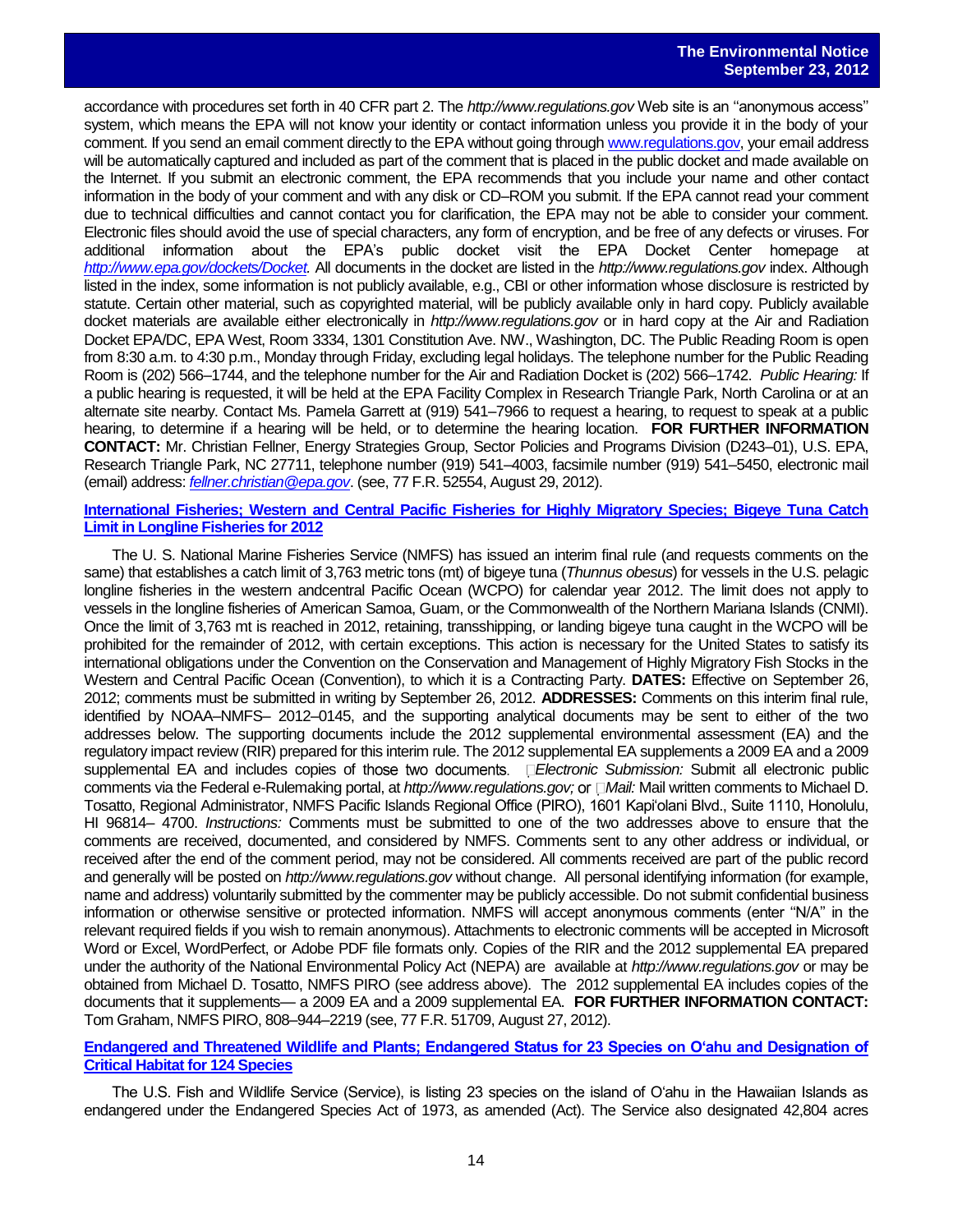(17,322 hectares) as critical habitat. This designation includes critical habitat for these 23 species, 2 plant species that are already listed as endangered, and revised critical habitat for 99 plant species that are already listed as endangered or threatened. In this final rule the Service also recognized taxonomic revisions of the scientific names of nine plant species and revised the List of Endangered and Threatened Plants accordingly. This final rule will implement the Federal protections provided by the Act. **DATES:** This rule becomes effective on October 18, 2012. **ADDRESSES:** This final rule and final economic analysis are available on the Internet at *[http://www.regulations.gov](http://www.regulations.gov/)*. Comments and materials received, as well as supporting documentation used in preparing this final rule, are available for public inspection, by appointment, during normal business hours, at the Pacific Islands Fish and Wildlife Office, 300 Ala Moana Boulevard, Box 50088, Honolulu, HI 96850; telephone 808–792–9400; facsimile 808–792–9581. The coordinates or plot points or both from which the critical habitat maps were generated are included in the administrative record for this critical habitat designation, and are available at *<http://www.fws.gov/pacificislands>*, at *[http://www.regulations.gov](http://www.regulations.gov/)* at Docket No. FWS–R1–ES–2010–0043, and at the Pacific Islands Fish and Wildlife Office. Any additional tools or supporting information that we developed for this critical habitat designation are also available at the Fish and Wildlife Service Web site and Field Office set out above, and may also be included in the preamble or at *[http://www.regulations.gov](http://www.regulations.gov/)* . **FOR FURTHER INFORMATION CONTACT:** Loyal Mehrhoff, Field Supervisor, Pacific Islands Fish and Wildlife Office (see **ADDRESSES** above). If you use a telecommunications device for the deaf (TDD), you may call the Federal Information Relay Service (FIRS) at 800–877–8339 (see, 77 F. R. 57648, September 18, 2012).

### **[Endangered and Threatened Species; Reopening of Public Comment Period on Proposed Endangered Status for](http://www.gpo.gov/fdsys/pkg/FR-2012-09-18/pdf/2012-23001.pdf)  [the Hawaiian Insular False Killer Whale Distinct Population Segment](http://www.gpo.gov/fdsys/pkg/FR-2012-09-18/pdf/2012-23001.pdf)**

The National Marine Fisheries Service (NMFS) is reopening a comment period and issuing a notice of availability of new information that may identify a previously unrecognized population of false killer whales in the Northwestern Hawaiian Islands (NWHI). This new information may be relevant to the final determination of whether the Hawaiian insular false killer whale (*Pseudorca crassidens*) is a distinct population segment (DPS) that qualifies for listing under the Endangered Species Act of 1973, as amended (ESA). We intend to take this new information into consideration as we make our final listing determination on the Hawaiian insular false killer whale. We are reopening the public comment period on the November 17, 2010, proposed rule to list the Hawaiian insular false killer whale DPS as endangered throughout its range under the ESA. We are reopening the comment period for an additional 15 days for the limited purpose of allowing interested parties to comment on the new information and whether it affects the determination that the insular false killer whale is a DPS that is eligible for ESA listing. Please note that comments previously submitted should not be resubmitted. **DATES:** We will accept public comments on the new information until October 3, 2012. **ADDRESSES:** You may submit comments identified by NOAA–NMFS–2009–0272 by any one of the following methods: **Electronic Submissions:** Submit all electronic public comments via the Federal eRulemaking Portal: *[http://www.regulations.gov.](http://www.regulations.gov/)* Follow the instructions for submitting comments. *Mail or hand-delivery:* Submit written comments to Regulatory Branch Chief, Protected Resources Division, National Marine Fisheries Service, Pacific Islands Regional Office, 1601 Kapi'olani Blvd., Suite 1110, Honolulu, HI, 96814, Attn: Hawaiian insular false killer whale proposed listing. *Instructions:* All comments received are a part of the public record and will generally be posted to *[http://www.regulations.gov](http://www.regulations.gov/)* without change. Comments will be posted for public viewing after the comment period has closed. All Personal Identifying Information (for example, name, address, etc.) voluntarily submitted by the commenter may be publicly accessible. Do not submit Confidential Business Information or otherwise sensitive or protected information. We will accept anonymous comments (enter ''N/A'' in the required fields if you wish to remain anonymous). Attachments to electronic comments will be accepted in Microsoft Word, Excel, WordPerfect, or Adobe PDF file formats only. The petition, status review report, and other reference materials regarding the proposed listing determination can be obtained via the NMFS Pacific Islands Regional Office Web site: *[http://www.fpir.noaa.gov/PRD/prd\\_false\\_killer\\_whale.html](http://www.fpir.noaa.gov/PRD/prd_false_killer_whale.html)* or by submitting a request to the Regulatory Branch Chief, Protected Resources Division, National Marine Fisheries Service, Pacific Islands Regional Office, 1601 Kapi'olani Blvd., Suite 1110, Honolulu, HI 96814, Attn: Hawaiian insular false killer whale proposed listing. **FOR FURTHER INFORMATION CONTACT:** Krista Graham, NMFS, Pacific Islands Regional Office, 808–944–2238; Lance Smith, NMFS, Pacific Islands Regional Office, 808–944–2258; or Dwayne Meadows, NMFS, Office of Protected Resources, Silver Spring, MD, 301–427– 8403 (see, 77 F.R. 57554, September 18, 2012).